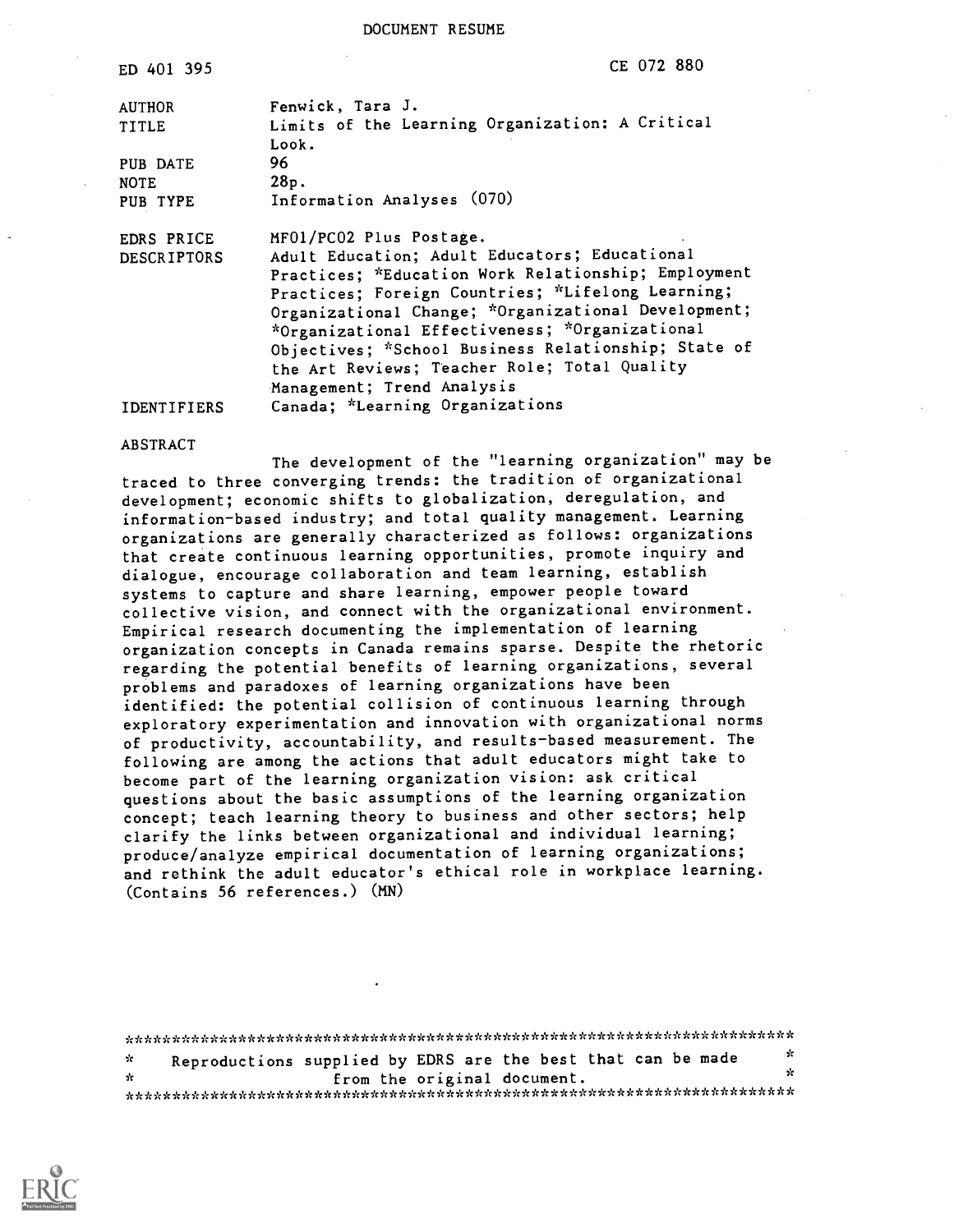# Limits of the Learning Organization: A Critical Look

by Tara Fenwick

Tara J. Fenwick St. Francis Xavier University Department of Education Box 5000 Antigonish, Nova Scotia B2G 2W5 Office phone: (902) 867-5404 Fax: (902) 867-3887 E-mail: tfenwick@stfx.ca

U.S. DEPARTMENT OF EDUCATION<br>Office of Educational Research and Improvement EDYCATIONAL RESOURCES INFORMATION M

This document nes been reproduced as received from the person or organization originating it.

on union changes have been made to improve<br>
O Minor changes have been made to improve<br>
end in the been made to improve

o Points of view or opinions slated in this docu-<br>ment do not inecessarily represent official<br>OERI position or policy

"PERMISSION TO REPRODUCE THIS MATERIAL HAS BEEN GRANTED BY

Fenwic

TO THE EDUCATIONAL RESOURCES INFORMATION CENTER (ERIC)."

#### REST COPY AVAII ARI F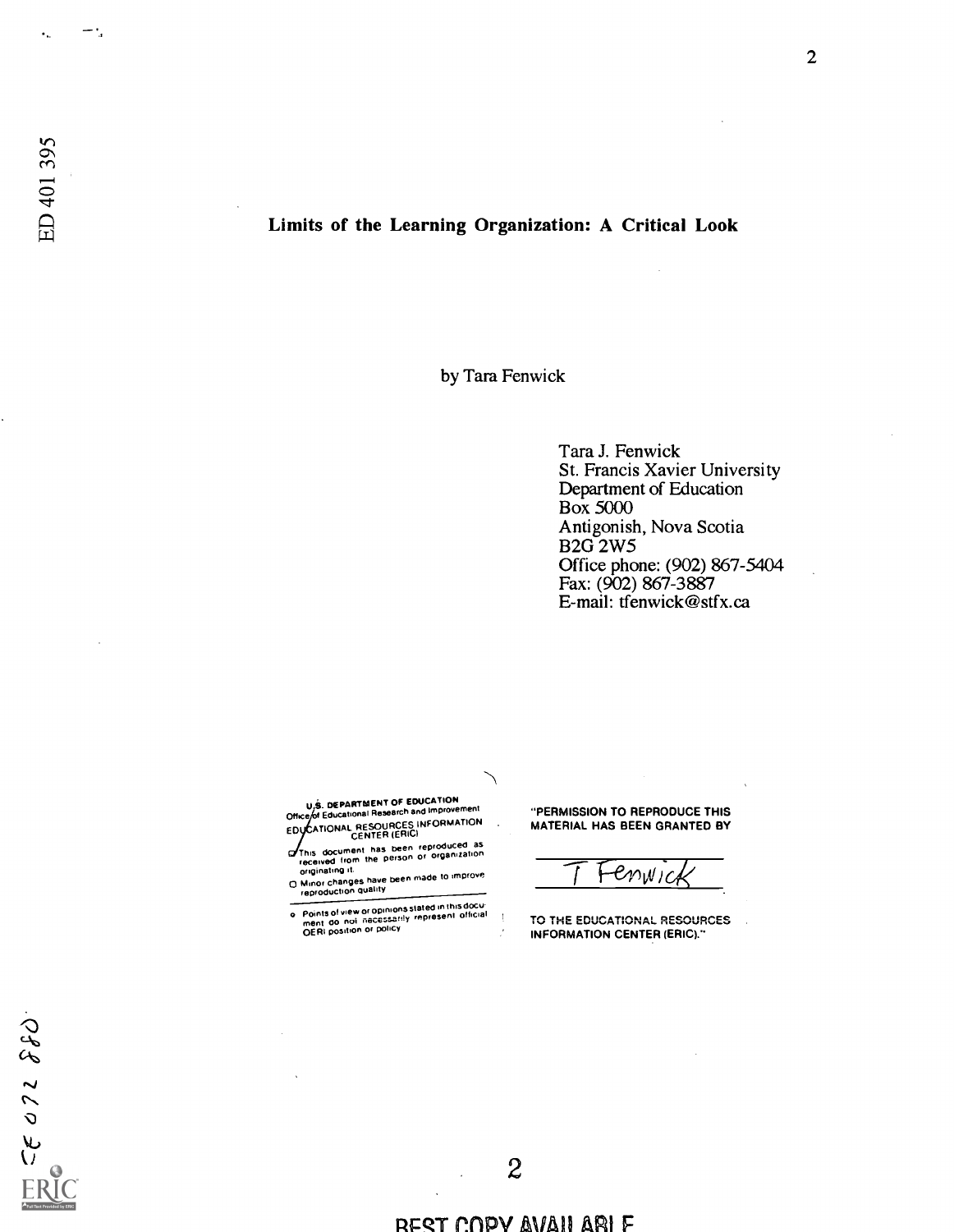# Limits of the Learning Organization: A Critical Look

### by Tara Fenwick St. Francis Xavier University, Antigonish, Nova Scotia

Hit the ground running or you won't keep up! - shouts Nuala Beck (1995), a Toronto economist and popular speaker-consultant in Canadian human resource circles. Beck warns that only workers who keep learning new skills, and keep changing to accommodate the demands of the marketplace, will survive in the "New Economy". Continuous employee learning is often touted as the new panacea for coping with the most perplexing and frightening changes swirling about the labor market: runaway technological innovation, an aging workforce, obsolescent organizational functions, stagnating government bureaucracies, threats posed by swelling corporate conglomerates, proliferating consumer taste and demands for service, and exponentially increasing information. Adult educators (Marsick and Watkins, 1993) and human resource developers (Dixon, 1993) have taken up the urgent rhetoric characterizing popular business management literature, and announce that "learning is the necessary response to change" (Dixon, 1993, p. 18).

But how are people and organizations transformed into the continuous learning communities that will supposedly save the workforce and the economy? The concept of "learning organization" has become increasingly accepted in business and industry, and increasingly in public institutions, as an ideology of values, structure, and prescriptive strategies. The learning organization concept offers a warm vision of a "community" workplace in which staff share knowledge and learn together continuously. "Continuous learning" and "learning organization" are not presented by their advocates as rigid models or monolithic philosophies: there are variations. However, certain common principles are reiterated among learning organization theorists and practitioners who believe that organizations should implement these actions, as follows: a learning organization (1) creates continuous learning opportunities, (2) promotes inquiry and dialogue, (3) encourages collaboration and team learning, (4) establishes systems to capture and share learning, (5) empowers people toward collective vision, and (6) connects the organization to its environment (Watkins and Marsick, 1993).

Certainly such principles hold promise for creating a more humanitarian, egalitarian workplace offering development possibilities for its members. But amongst the enthusiasm attending flurried efforts to implement these principles, important questions remain unasked in the dominant literature on the subject -- questions about "what" is a "learning organization", what it values, its assumptions about learning and the nature of knowledge, and how its discourse structures the relations and practices of the workplace. Because organizations are increasingly

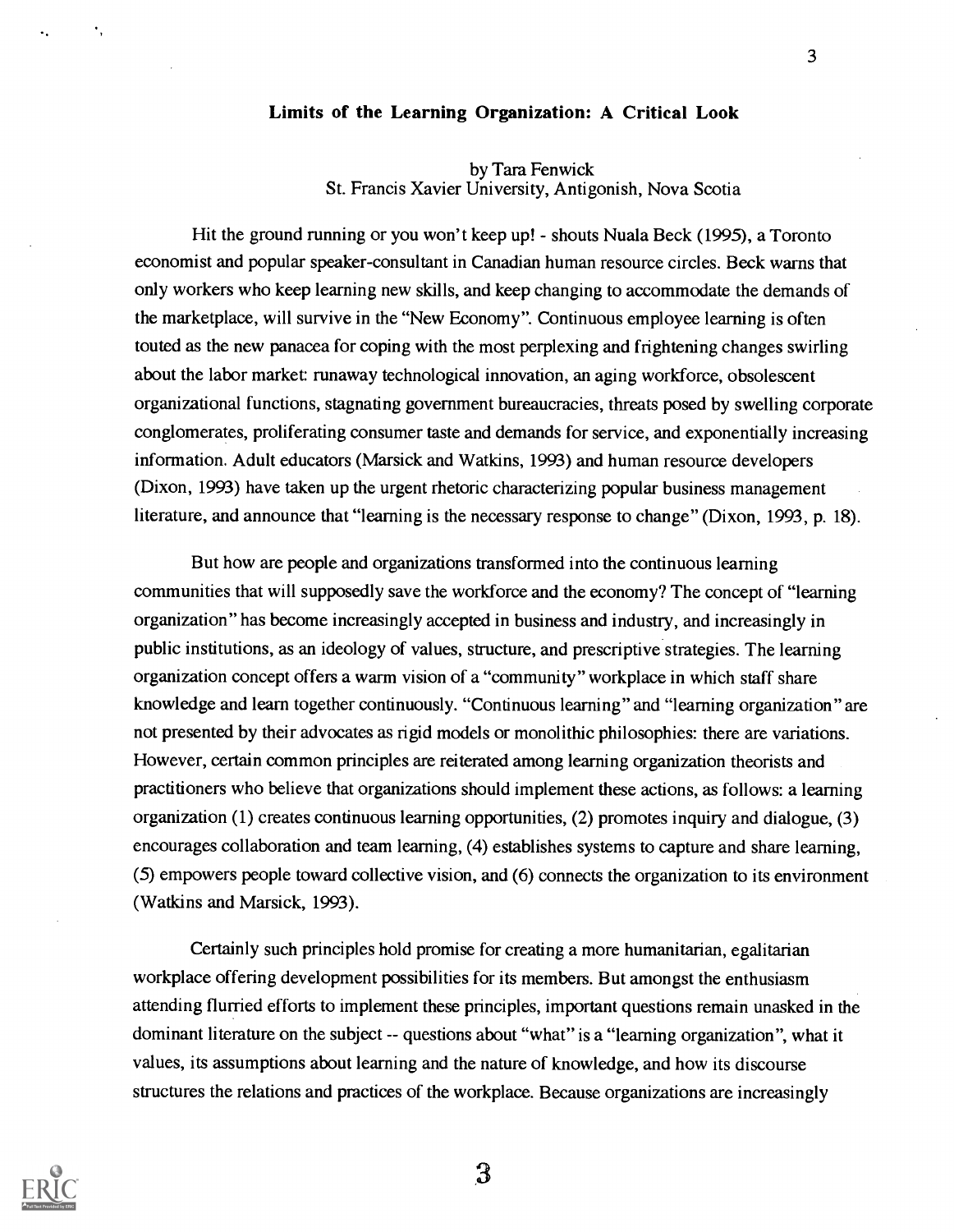coming to view themselves as existing in continual flux in an unpredictable global economy, the place of the worker subject has been relegated -- apparently without contest -- to one of eternal, slippery deficiency: workers must learn continuously, thrive on chaos (Peters, 1987) and embrace instability as the normal order of things. That the workplace is the locus for significant individual development and "continuous learning" and even spiritual growth (Kofman and Senge, 1995), is a construction adopted apparently without question by many organizations, workplace analysts, organizational developers, and even opportunistic educators.

4

This chapter critically examines the nature of the learning organization ideology and discourse in three sections. The historical context, principles and purpose, and the people involved in developing the learning organization concept will be outlined in the following section. The second section uncovers and challenges certain assumptions embedded in learning organization ideology. In the third section, implications for adult educators are addressed. Questions are raised for further examination towards archiving and mobilizing those aspects of the learning organization concept that may promise genuine improvement of workplace learning and adult development.

## Historical Contexts of the Learning Organization

The phenomenon of "learning organization" must be understood in context of three important currents which converged in its origins: the tradition of organizational development (OD) and particularly concepts of organizational learning; economic shifts to globalization, de-regulation, and information-based industry; and Total Quality Management (TQM).

First, organizational learning is not a new concept. Finger and Woolis (1994) argue that five schools of thought about organizational learning led to the appearance of Senge's (1990) "learning organization" concept. The earliest notions of organizational learning were concerned with organizational continuity, and assumed the essential stability and coherence of the organization. Learning was viewed conservatively as a process to "encode, store and retrieve the lessons of history despite the turnover of personnel and the passage of time" (Levitt and March, 1988, p. 319) or to continually improve existing procedures for adaptation. Later approaches viewed organizational learning as a transformative process. Organizational development (OD) -- a process which actively implements planned change to help organizations self-reflexively examine and change their own routines and cultural norms -- has been well-established in the work of Donald Schon and Chris Argyris (1978). The OD goal was to develop the organization's ability to self-correctively maintain a pattern of homeostasis despite fluctuations in the external environment, through an action science approach. Because the organization was to encouraged to incorporate critical thinking into continuous evaluation of its routines and norms - what Argyris called "double"

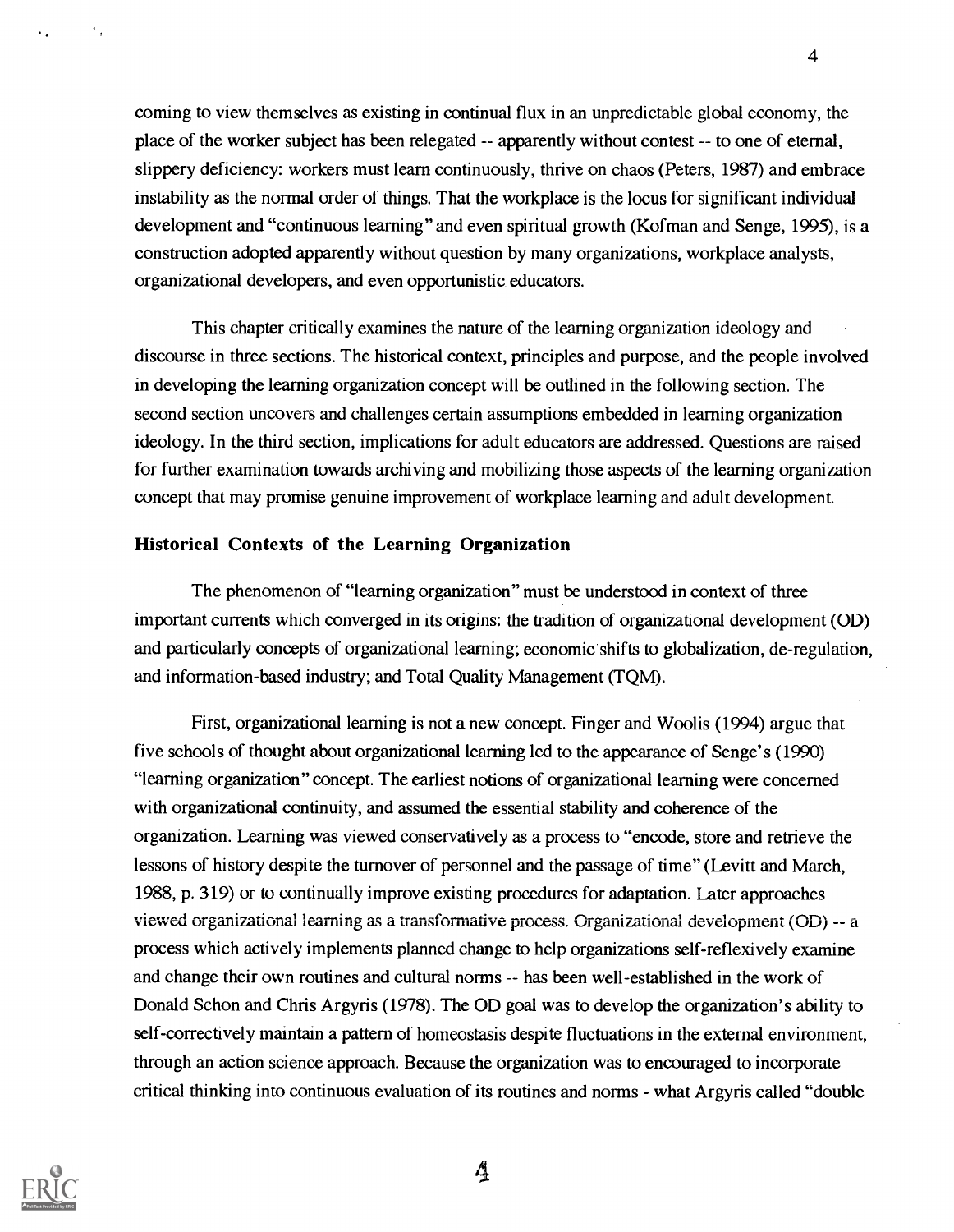loop learning" - the change process was dynamic and even subversive, although fundamentally conservative. Finger and Woolis (1994) argue that a third group theorizing about organizational learning in the 1980s has a more sophisticated view of learning (Shrivastava, 1981; Fiol and Lyles, 1985; Hedberg, 1981). These writers distinguish between organizational change on the one hand and learning on the other, two different concepts which have been conflated by many management theorists. They describe different levels of learning and different learning systems, and acknowledge the complex dynamics of the organization interacting with the various communities and forces comprising its environment. Thus, the concept of learning organization was incubated during growing interest in the nature of collective learning and the notion of an organization as a continuously adaptive and proactive agent.

5

The second trajectory associated with the emergence of the learning organization concept is the economic shifts of the 1980s. These shifts had raised considerable alarm: business viewed itself in constant jeopardy in a new competitive climate that moved at fiber-optic speed, embraced global dimensions of cultural and market influences, and communicated through constantly changing technologies. Processes of globalization and de-regulation , argue Finger and Woolis (1994), had substantially accelerated competition especially among larger international companies. Businesses envisioned themselves caught in a "paradigm shift" and looked for new organizational structures and leadership approaches. Continuous learning, both of individual employees, of employee groups, and of the organization as a dynamic entity, attracted interest as a survival strategy.

During this period the third contributing influence to learning organization notions, the movement towards Total Quality Management (TQM), gathered momentum among both private business and public bureaucracies. Attributed to William Deming, the TQM approach embraced change and centered an organization's attention on the shifting unpredictable target of its customers' needs. Thus the organization itself became flexible and highly responsive. TQM recommended dramatic changes to overturn stable hierarchical structures devoted to status quo maintenance, unseat "taken-for-granted" procedures and top-down regulations, and insist on accountability for outcomes. Under TQM dictates organizations were restructured to become flatter and more fluid, action-oriented, mission and culture-focused. People were grouped in multi-skilled teams that ideally defined, regulated, and were accountable for their own work. These changes prepared the way for the principles of the learning organization ideology.

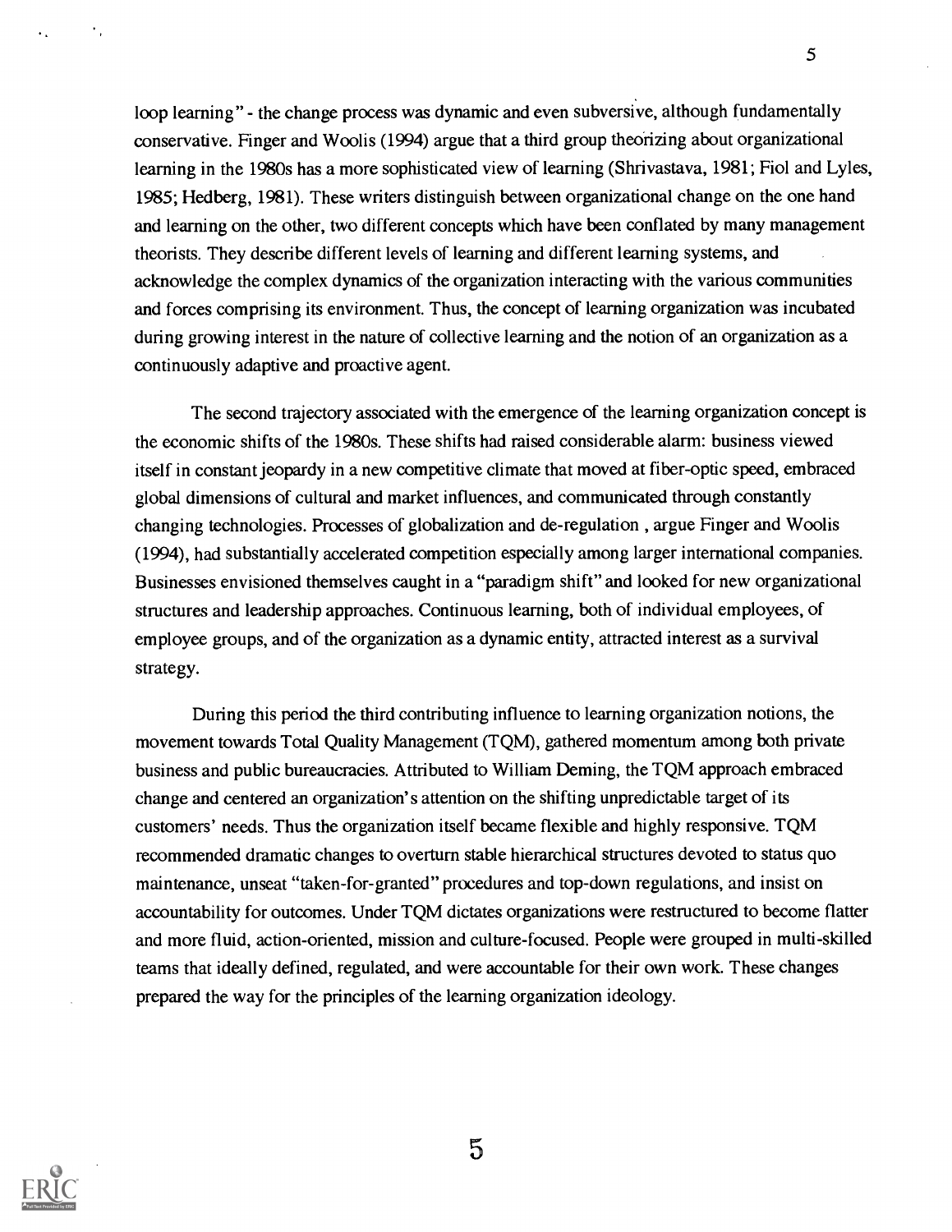6

### Principles, People, and Purposes Related to the "Learning Organization" Concept

The learning organization concept presumes continuous change to drive the center of the organization's activity, and continuous innovation and adaptation to characterize the organization's response to change. Peter Senge (1990), whose book The Fifth Discipline: The Art of Practice of the Learning Organization is often credited with popularizing the notion, defines learning organization as "a place where people continually expand their capacity to create the results they truly desire, where new and expansive patterns of thinking are nurtured, where collective aspiration is set free, and where people are continually learning how to act together" (p. 3). Senge is rooted in a business administration perspective, examining human learning from the site of the organization and the motive of enhancing or transforming workplace organizations as necessary to improve productivity and effectiveness.

#### Principles of the learning organization according to various people

For Senge and his associates (1994), there are five interwoven forces or "disciplines" to cultivate when "building" a learning organization: (1) personal mastery, or coming to understand personal capacities and dreams; ( 2) mental models, or examining and overturning deep personal beliefs; (3) team learning, or collaborating to work and develop knowledge effectively in small groups; (4) shared vision, or building a collective dream to guide future action; and (5) systems thinking, or coming to view the organization from a big picture perspective that recognizes how one's own actions affects everyone else. Central to these disciplines is the assumption that employees need to engage in critical reflection and open dialogue, exposing their own belief systems and critically challenging others' belief systems, to break free of thinking patterns which perpetuate dysfunction and prevent innovation. People learn in groups and collaborate in "teams", in a learning organization. A flexible, self-reflexive, but vividly clear vision is essential to carry the organization through the rapids of tumultuous change. Everyone and everything within and without an organization needs to understand how they are interconnected, according to the doctrine of "systems thinking". The key is to think "big picture", to liberate employees from their stovepipe departments and their narrow vision of themselves engaged in an isolated practice, and to "help" people to understand and work with each other.

Adult educators Karen Watkins and Victoria Marsick (1993) claim that "the promise of continuous learning is innovation. . . innovation is at the core of productivity" (p. 25), and present what they call an "action-reflection" program to help managers "sculpt" organizations to foster continuous learning. Like Senge and his associates, Watkins and Marsick (1993) promote organization-wide and organizational critical reflection at various stages of the problem-solving

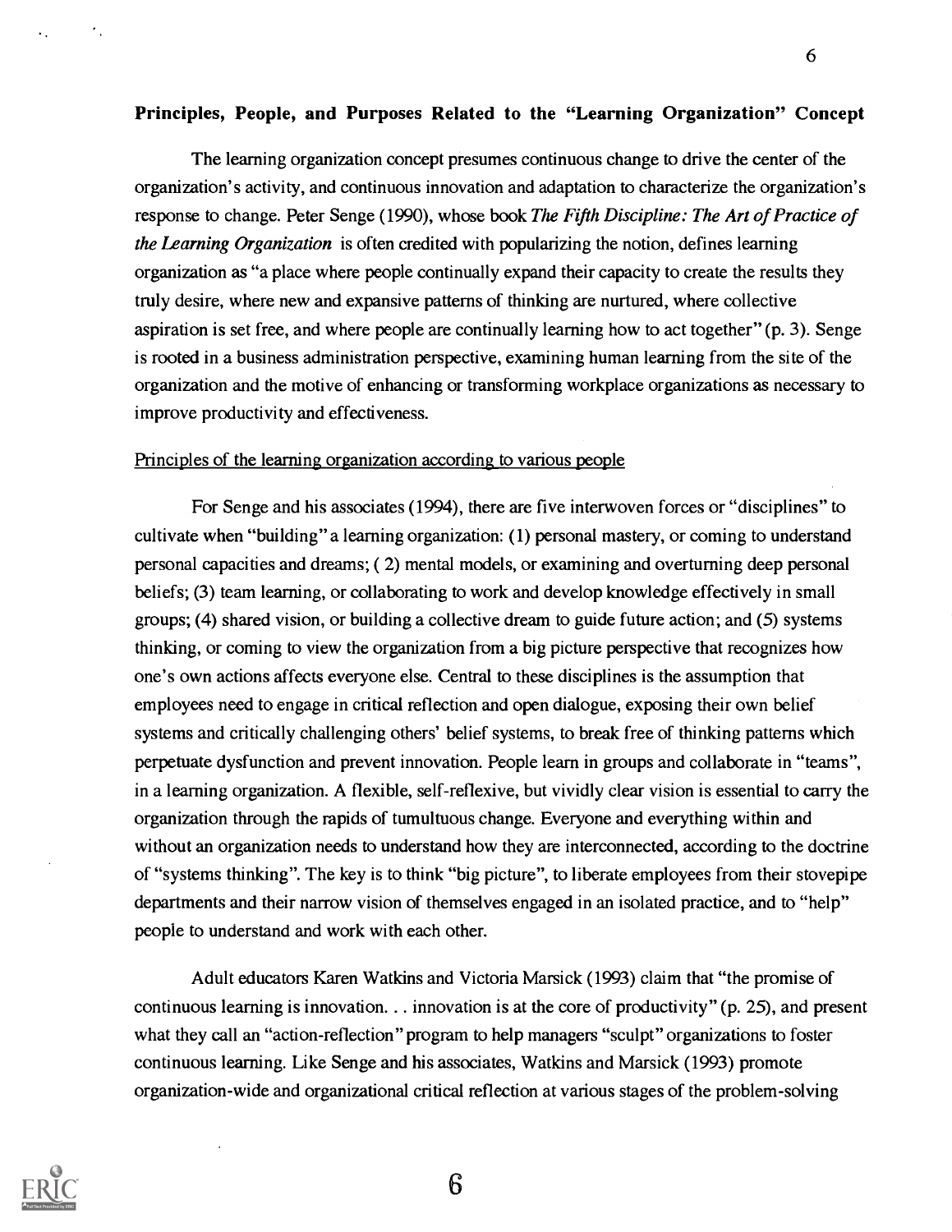processes which they say constitute most activity in knowledge-based workplaces. They claim that creativity, proactivity, and critical reflectivity are the key characteristics of the "continuous learners" that today's organizations need. Like Senge, Watkins and Marsick emphasize talk as the essential medium for employee and organizational learning. Organizational-sponsored dialogue that balances "inquiry" and "advocacy" supposedly makes a worker's thinking clear to self and others. Knowledge is supposedly created when learning is made conscious to the rational mind and then critically questioned -- turned inside-out to investigate the knowledge lens itself, the individual's beliefs and worldview that shape perception and interpretation.

In the business community, the tantalizing notion of continuous learning embedded in the very regulatory mechanisms of the organization's production has become represented by the concept of "intellectual capital" (Stewart, 1993). Writers from this perspective tend to adopt a management perspective from which they advocate "learning" not as critical reflection, but as acquiring and sharing new information that is useful to the organization's purposes. Garvin (1993) for example, explains what he claims to be "the key management practices of a learning organization": systematic problem solving, experimentation (encouragement and reward for pilot projects and innovation), building on past experience (recording, reviewing, and learning from past successes and failures), learning from other organizations (benchmarking and borrowing), and transferring knowledge (sharing ideas and spreading knowledge quickly throughout the organization).

The Fifth Discipline was cited so often in seminars and business journals of the early 1990s that its status became not unlike that of a manifesto. The continuing challenge for organizational developers of restructuring organizations, changing the organizational "culture" and generally convincing staffs to embrace the "new paradigms" of change, was often merged into the project of creating a "learning organization". To meet the new demands for strategies and practical examples, a flurry of "practical" workshops, books and articles, and Internet dialogue began appearing throughout Canada and the USA (i.e., see Gavin, 1993; Shaw and Perkins, 1991; Wick, 1993; Ulrich, Jick, and von Glinow, 1994; Redding and Catalanello, 1994; Senge et al.,1994).

Senge, Watkins and Marsick, Dixon (1993) and Argyris (1993) are all programmatic in their orientation. They all present practical "tools" to intertwine pedagogy and production, and create a flexible, personally accountable staff who can thrive in chaos. Towards this goal, activities are designed to enhance workers' predilection to innovate, self-assess, and enter open, sharing, honest, authentic, democratic, ideally communicative relationships (Senge et al., 1994). These activities are generally structured and facilitated by an organizational representative cast in a

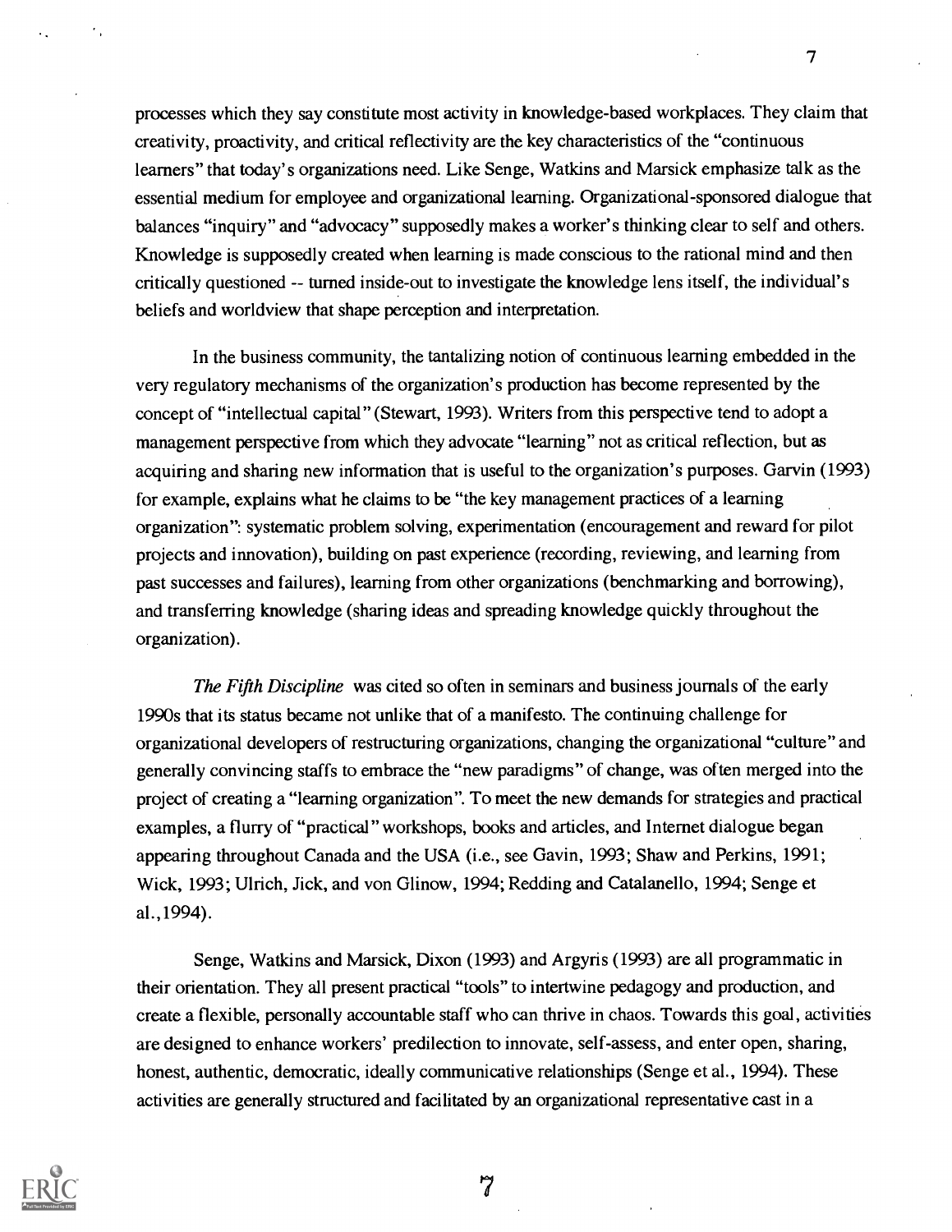somewhat omniscient and not necessarily self-reflexive role. Some exercises "help" people gain a "systems" view of their work as interlinked with colleagues' efforts. Other exercises reveal "mental models", encouraging people to examine and challenge their deepest guiding beliefs. Many activities promote learning in teams and understanding multiple perspectives, (Senge, 1990), doing "action-reflection" projects where action experiments are periodically deconstructed in group dialogue (Watkins and Marsick 1993), or performing "double loop learning" exercises where individual and group assumptions and "dysfunctional understandings" are publicly exposed, challenged, and often overturned (Argyris, 1993).

8

One example of this technicist orientation is a popular exercise, developed by Chris Argyris and borrowed by Peter Senge's (1994) consultants, called the "left column" activity. People write down their memories of an interpersonal incident in one column, then in the second column they write the subtext (those "hidden" thoughts and feelings they imagined interplaying) of the incident. The organization's facilitator then helps these workers to critically analyse what they've written to expose their "faulty" inferences and their illogical "leaps" of interpretation, showing people how such leaps are based on cultural assumptions which the organization would like to eradicate. Thus subversive thinking is exposed and rejected, and new assumptions are constructed in patterns and linguistic categories more felicitous to the health of the organization. The facilitator's "mental model" appears to transcend the need for deconstructive analysis.

### Purposes of the learning organization

The search for best ways to build learning organizations has been connected with different purposes. One is to create an inspiring philosophy of lifelong learning and living, embedded in the workplace, that will "empower" employees to release their potential and find fulfillment. Another is to replace traditional train-and-transfer practices (Cervero, 1992) with a holistic approach to worker development. A third purpose is to resuscitate workplace organizations through change, dismantling static hierarchies to become more flexible and responsive.

Recently, terms such as "deep learning," "community", and "generative language" (Kofman and Senge, 1995) extend the purview of workplace learning to the deepest parts of individuals' needs, spirituality, identity, and desire for strong connection to family and community. This extends the learning organization discourse into private worlds, offering in exchange for employees' confession and consent to participate in organizationally mandated ritual the promise of transcendent personal fulfillment to human beings who often feel groundless and abandoned in this shifting world. Like many religions, the learning organization ideals require individuals' surrender to the greater will (systems thinking), their ritualized confession of



 $\mathcal{L}_{\mathcal{A}}$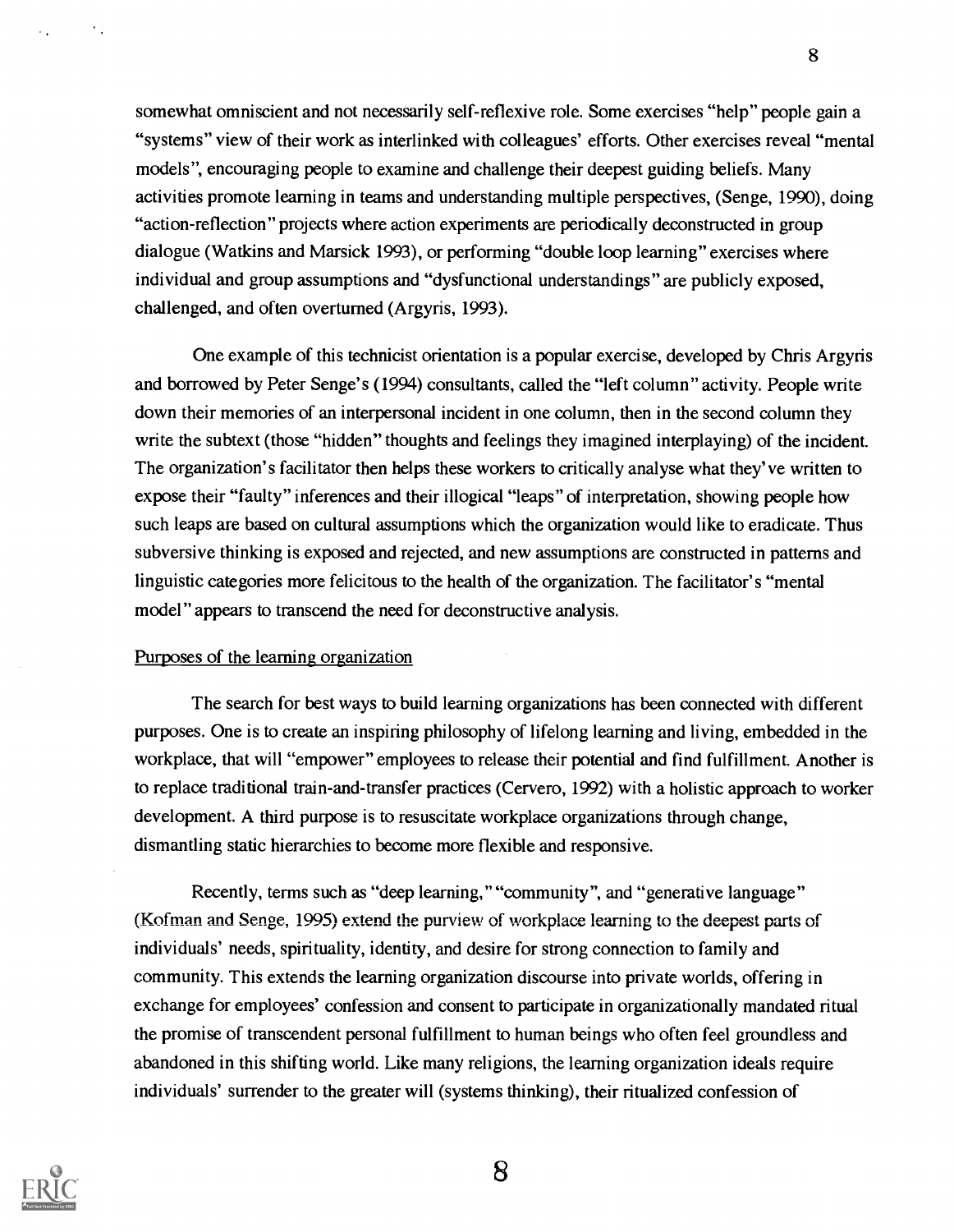innermost beliefs and sins (mistakes and dysfunctional assumptions) in reflective group dialogue, and their allegiance to the organizational mission. Yet this religion is based not in relationship with the divine, but in the profit margins of a hyperactive market economy. The goal of learning organization discourse is presented as liberation and empowerment of individuals, but liberation with a catch: people are promised emancipation through their cooperative participation in a learning organization to maximize their full potential as innovative, intelligent workers -- as long as this learning ultimately serves the prosperity of the organization. Beliefs subversive to the organization's health and essential structures can hardly be tolerated, and thus the orientation which encourages employees to fundamentally accept their need to transform their deepest beliefs and personal meaning structures (their "mental models") becomes a crucial part of learning organization ideology.

## The Learning Organization Concept in Canada

Despite the plentiful rhetoric, empirical research documenting efforts to implement learning organization concepts in Canadian workplaces is still sparse at the time of this writing. Some published case studies are available, but most other evidence of implementation is available only through electronic newsgroups, informal reports about efforts-in-progress distributed through newspaper stories and organizational newsletters, and oral presentations delivered in public forums. A 1992 report to parliament by the Auditor General of Canada stated that organizations must learn to continually enhance their structures and competencies in order to improve and maintain their effectiveness, or a rapidly changing environment would render them obsolete. Following this report, a Canadian consortium for organizational learning was launched in early 1995 by the Center for Public Management, inviting any private or public organizations to join who wished to collaborate in systematic learning exchanges as they worked through issues in becoming a learning organization: "developing evolved practices from designed procedures, making organizational paradigms visible, . . . resolving dilemmas, developing learning partnerships with customers,. . . 'learning from the future' or scenario planning, creating organizational structures that encourage learning, . . . experimenting with empowerment" and other "learning abilities" (Centre for Public Management, 1994, p.3). The federal government's PS-2000 Task Force on Training and Development appeared soon after, recommending that the public service of Canada develop a "culture of continuous learning" and adopting a lengthy report outlining learning organization principles, activities and ways of restructuring to promote learning (CCMD Report, 1994). One department which took this report seriously was Public Works Canada, an enormous super-department which charged its Human Resource Department with the task of designing a program of continuous learning in early 1995.



 $\epsilon_{\rm{in}}$ 

 $\boldsymbol{\Omega}$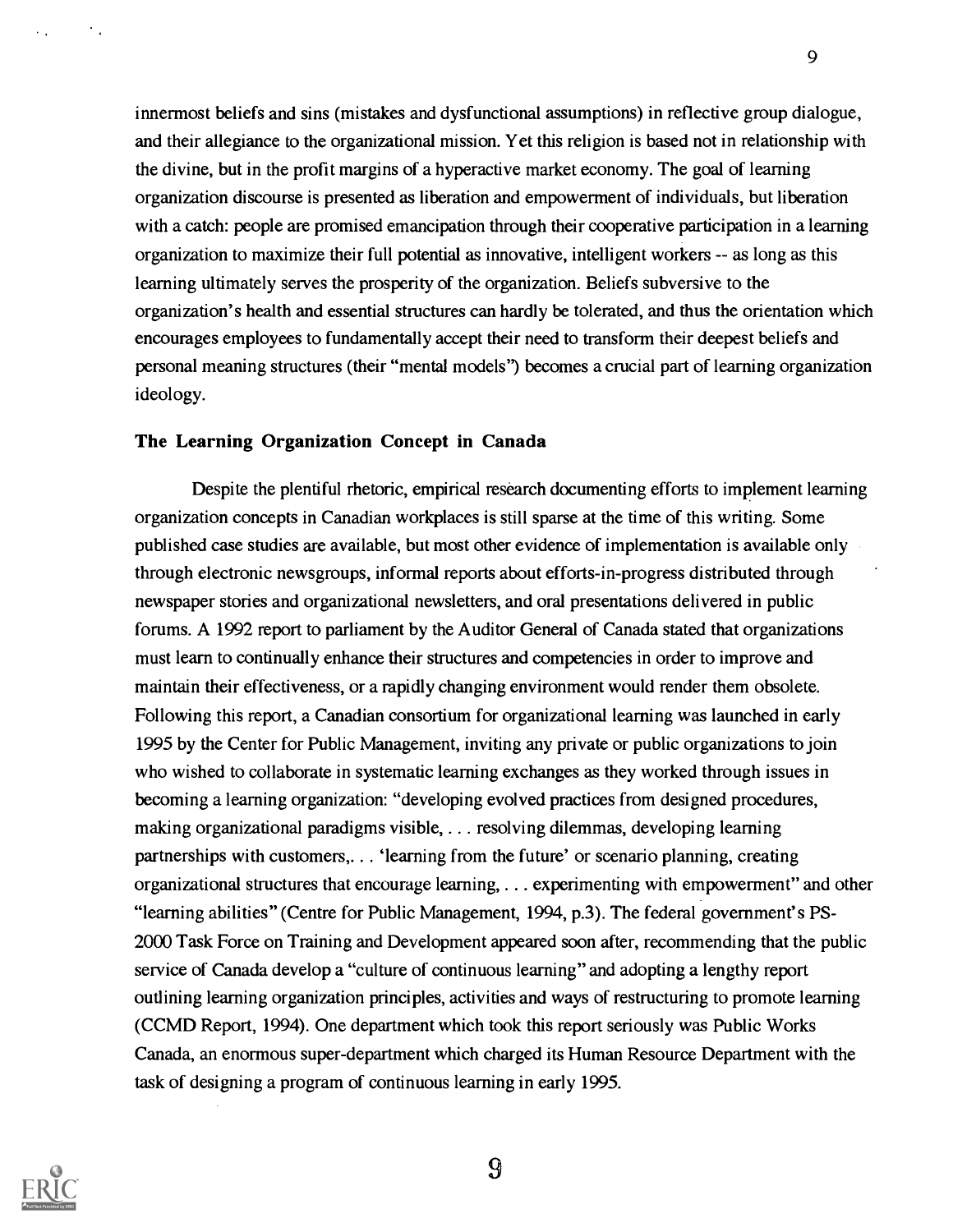Prominent Canadian companies who become converts to the way of the learning organization continue to announce their good intentions. For example, the chairman and CEO of Canadian Imperial Bank of Commerce proclaimed in 1993 that "CIBC has made learning its business", and described the principles of a learning organization that the bank had adopted: employees' attitudes of humility, tolerance, and responsibility for their own learning and career (Flood, 1993, p. 4). The multi-national NOVA Corporation reported the commitment of its senior management to transform itself into a learning organization, beginning with discussions to define and describe just what was this concept they had adopted (Sass, 1996).

### The Problem with the Concept of a Learning Organization

So what is wrong with the concept of a learning organization? Arguments from the left, such as Finger and Woollis (1994), criticize the human capital orientation of learning organization literature which regards people as "resources" to be exploited in serving the organization's pursuit of profit. The power structures of the marketplace and the selected knowledge it values remain unexamined, and learning is distorted into a tool for competitive advantage. From a different perspective, a learning theorist might legitimately argue that the concept of learning organization largely ignores current knowledge about adult learning and development<sup>1</sup>. The highly complex nature of people developing new understandings in the workplace -- an individual and social process, where knowledge shapes and is shaped by office politics and relationships as well as slippery human dimensions such as emotion, spirit, and intuition  $-$  is reduced to a romantic image of honest dialogue and caring. From a neo-Gramscian perspective (i.e., see McKay, 1994), the learning organization concept might be critiqued for its ideals of continuous learning in teams as a hegemony, representing itself as essentialist, closed, and complete to ensure the continuing power of the elite served by such an ideology -- and obscuring the non-reducible nature of people struggling to keep their jobs and stay sane in a chaotic workplace. These people act out overlapping identities and speak from positions that move around, and try like hell to figure out what it is they need to figure out most to survive the day. Ultimately, the learning organization ideal is challenged by one little problem: whose interests are being served by the concept of a learning organization, and what relations of power does it help to secure?

To answer this question, an analysis is required not only of the learning organization ideal as an artificial construction within the prevailing socio-economic power structures governing the



 $\bullet$  .

lAdult learning theories of situated cognition (Lave and Wenger, 1994), transformative learning (Mezirow, 1990; Daloz, 1990), emancipatory learning (Freire, 19\*\*), holistic learning (Griffin, 1988), intuitive learning (Mott, 1995), and women's learning (MacKeracher and McFarland, 1994) contradict many of the precepts of learning organization.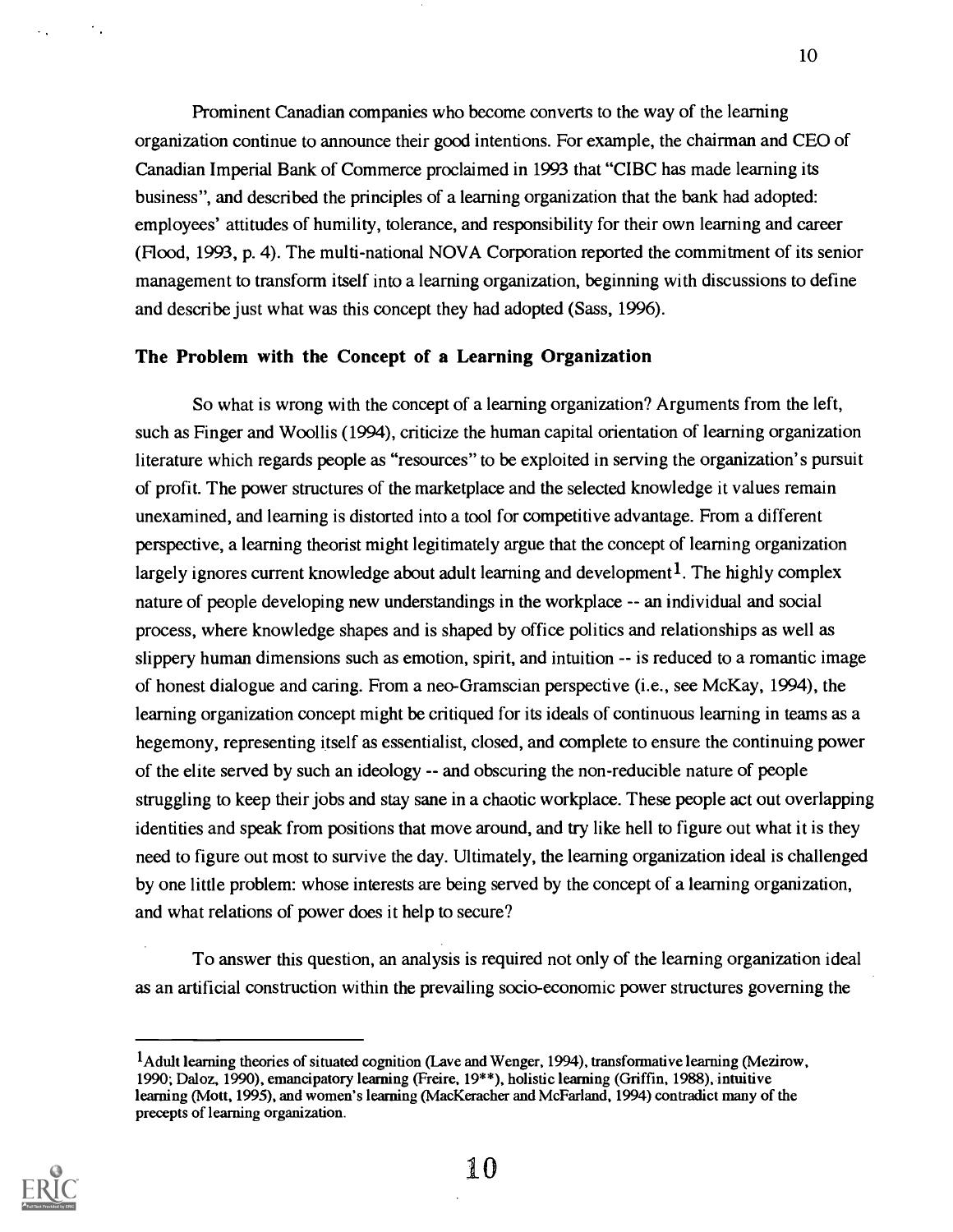corporate blocks so enamored with this ideal, but also the assumptions about learning embedded in the concept of learning organization: how the nature of the learner and the process of learning is understood, and subverted. What follows is a critical examination of six premises of the learning organization. These are (1) the organization as a site and frame for learning; (2) the dominant role of managers and educators; (3) the subordinate role accorded to employees as undifferentiated learners-in-deficit; (4) the emphasis on problem-solving and instrumental knowledge; (5) the organization's appropriation of critical reflection; and (6) the reliance on "open" dialogue for group learning in the workplace.

#### 1. The organization as a site and frame for learning.

From the organizational focus, learning in the workplace is spatially and temporally bounded by the organization's contours. The individual's learning becomes understood as a 9-5 phenomenon that is motivated by the job, developed through the job, and measurable only through observable behaviors on the job. Valuable knowledge is defined according to competencies that benefit the organization. Learning tends to be recognized mostly in knowledge that the organization has access to, knowledge which can be spoken, deconstructed, and shared (i.e. through dialogue), rather than knowledge which remains tacit and embedded in practice, social relationships, visions, intuition, emotional responses, or spiritual divinations. Learning from the organization's perspective is that which can be "fostered", "facilitated" or otherwise schooled by the wellintentioned researcher or educator.

The problem here is the confusion of individual and organizational learning, which is often glossed over in learning organization literature. Dixon (1993), for example, is careful to note that organizations don't learn, people learn -- then she proceeds to outline methods for fostering learning in organizational groups extrapolated from teaching techniques for individual adults. The leap from individual learning processes of action and reflection, constructing and transforming meaning perspectives, to apply such concepts somewhat cavalierly to an organization is to pretend that an organization is a definable, intelligent entity. It is not, nor is it stable and bounded. Consider the multiple sub-groups comprising an organization, each characterized by distinct cultures, each changing according to its dynamic interplay with other groups inside and outside the organization, and each shifting shape with the nomadic movement of individual workers in (and more usually, out). Can anyone truly consider the fluctuating combination of these sub-groups as a single monolithic organism that somehow "learns" and has memory? Individual learning undoubtedly alters the whole inner fabric and outward characteristics of the organizational system, but where does the "knowledge" created by all this learning reside? When masses of people are



 $\gamma_{\rm{th}}$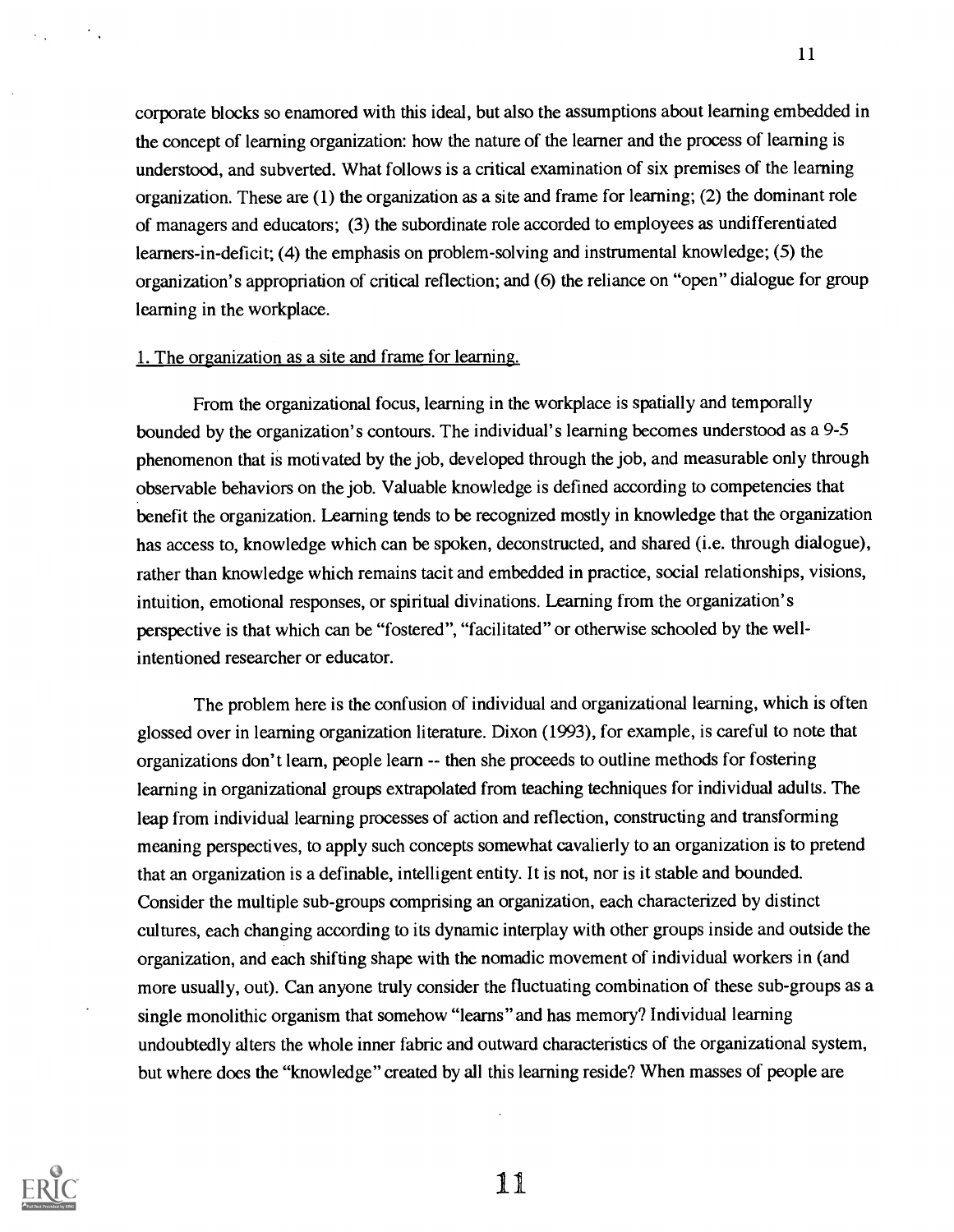dismissed from the organization, what happens to all the learning (and skills and culture of continuous learning?)

In the individual's spheres of activity a single workplace organization is only one (and sometimes a very small one) part of the individual's purposes, growth curve, dilemmas and preoccupations. People often have more than one job simultaneously, take temporary and volunteer work, or work at home while visiting many different organizations to conduct business. Thus they often flow among many overlapping organizational communities. When learning is defined in terms of what perspectives and skills one particular organization most values, such as its own shared vision and need for multi-skills, each person's multiple identities (and knowledges) are obscured in the push for centralized internal organizational coherence. People's multitude of changes, meaning-makings, and realizations comprising their daily experience both inside and outside that organization are thus often invisible, unnamed and un-valued -- because these knowledges don't fit the organization's perception of itself as a unified bloc under the learning organization ideal. Marsick and Watkins (1990) go so far as to describe as "dysfunctional" a person's on-going "incidental" learning which does not advance the organization's purposes. Too rigid and narrow a formulation of what counts as knowledge in the organization's gaze potentially alienates the individual from his or her own meanings, and fails to allow these meanings to flourish and contribute to the community -- however defined.

#### 2. The dominant role of managers and educators

 $\mathbb{S}$ 

Literature about the learning organization tends to be written by and for those most concerned with the overall health and existence of the organization, those whose own identity is most closely aligned to the organization's goals and success. These are the managers of the organization and educators who serve them, not individual worker-members of the organization. Two issues attending this circumstance deserve attention.

First, the production and consumption of the learning organization discourse seems to be exclusionary. The individual workers' perspectives and agendas and visions appear not pertinent except insofar as these serve the organization. This is ironic given the recognition in this literature of the importance of "multiple perspectives": but while worker perspectives apparently are welcomed in the dialogues that learning organization managers facilitate, workers are not addressed in the literature nor are individual workers' workplace learning processes studied. The small body of empirical evidence supporting learning organization precepts tends to be organizational case studies (i..e, Marsick, Watkins, and O'Neil, 1994). Learning organization studies and anecdotal evidence are focused on corporations and institutions interested in self survival, and able to afford



12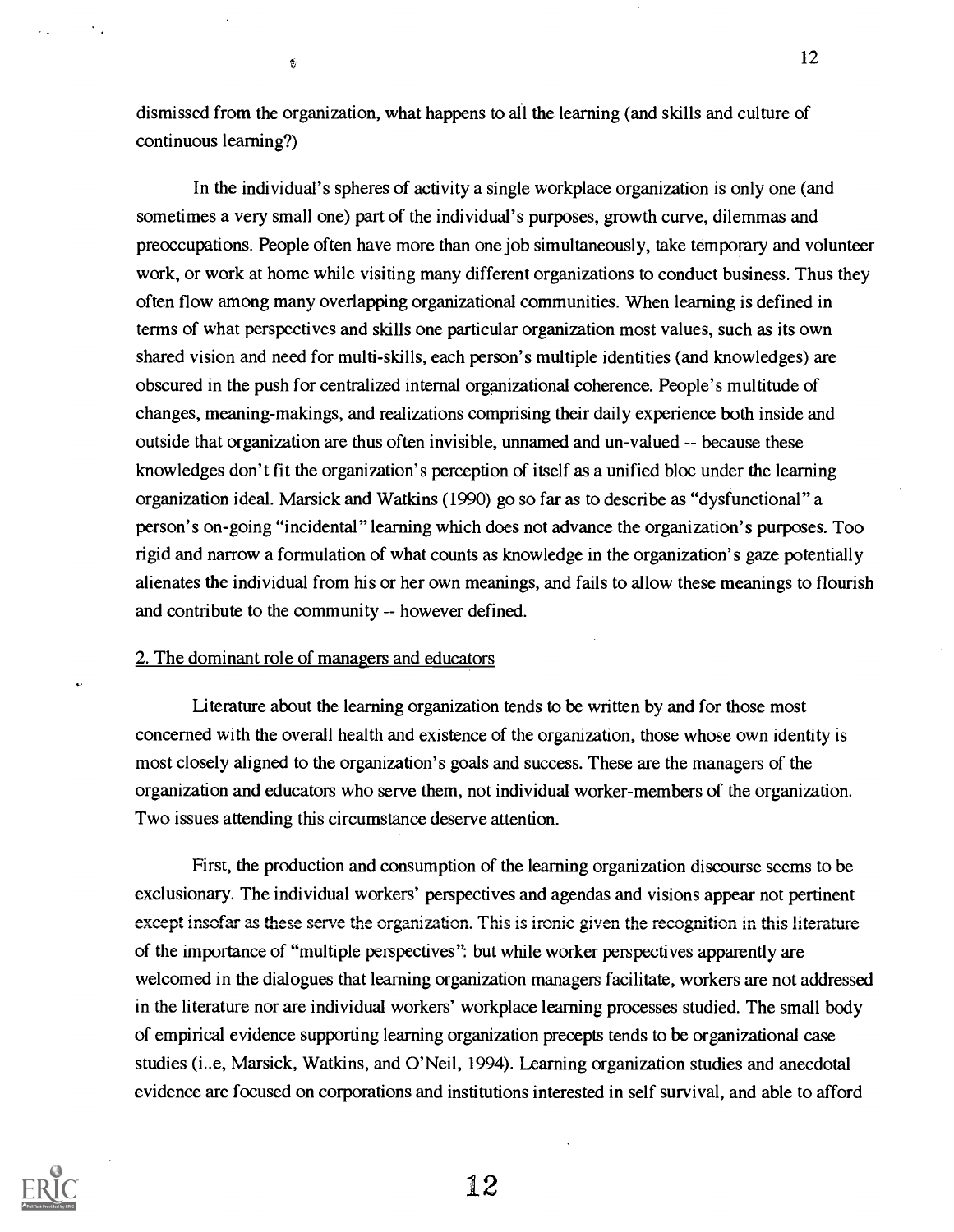educator-consultants and training programs to design improvements in their workers' learning. Small businesses, and particularly independent contractors, are neglected except by inference. Important to note in this regard is that many of the writers of learning organization literature seem to have a personal financial stake in constructing an ideology that requires their presence as interventional agents. (Marsick and Watkins, Senge's Innovation Associates, Argyris, and Dixon are all consultants listing major corporations and multi-nationals (who can pay high-priced consultants) as their clients.) The initiatives designed by and reported through case study research by these consultants logically reflects the particular needs of the large organization.

Second, the readers and writers of literature promoting continuous learning in the workplace typically approach the learning project as one of "empowering" others, or "helping" others to learn. The voice of the learning organization sculptors is not self-critical. The agenda and vision of the leader or educational agent is bracketed out, obscuring the partiality and positionality of the voices calling for continuous learning and learning organizations. This situation is parallel to the position of the critical pedagogue who wishes to emancipate the "oppressed". Post-critical writers such as Gore (1992) and Ellsworth (1992) have thoroughly critiqued the problem of the non-reflexive educator "doing to" others. Their questions can be posed to learning organization sculptors: Who is controlling the vision, the goals, the definitions of learning -- and for what purposes? The pragmatic issue attending such myopia is the inevitable incongruence between the workers' perspectives and those of the manager or educator. For example, a primary dimension of Senge's (1990) prescription for a learning organization is "systems thinking". Ideally all workers should, according to Senge's gospel, strive to view the "big picture" -- thus encouraging everyone to adopt the leaders' perspective. But why should a broad, global perspective be automatically privileged over one that is narrow and deep, such as the view of a worker tackling a particular problem?

The educators' view (prominent writers promoting continuous workplace learning, such as Marsick and Watkins and Dixon, are educators) is similarly idiosyncratic, bearing similar potential for insensitivity and ultimately incongruence or even conflict with other views. Educators of all people are the most likely to be interested in learning themselves, to value creativity, continuous learning, to enjoy reflective activity and dialogue, and to be secure enough in their own positions, status, intelligence, identity, and knowledge that they can willingly and enthusiastically embrace transformational change of assumptions and belief systems. Can the educators' project of imposing this perspective on all other workers be justified in the name of ensuring organizational survival (assuming that their untested claims may someday prove accurate, that continuous workers' learning is related to organizational productivity)? The role of adult educators in the "learning organization" would seem to be subverting their practice to preserve the market economy and

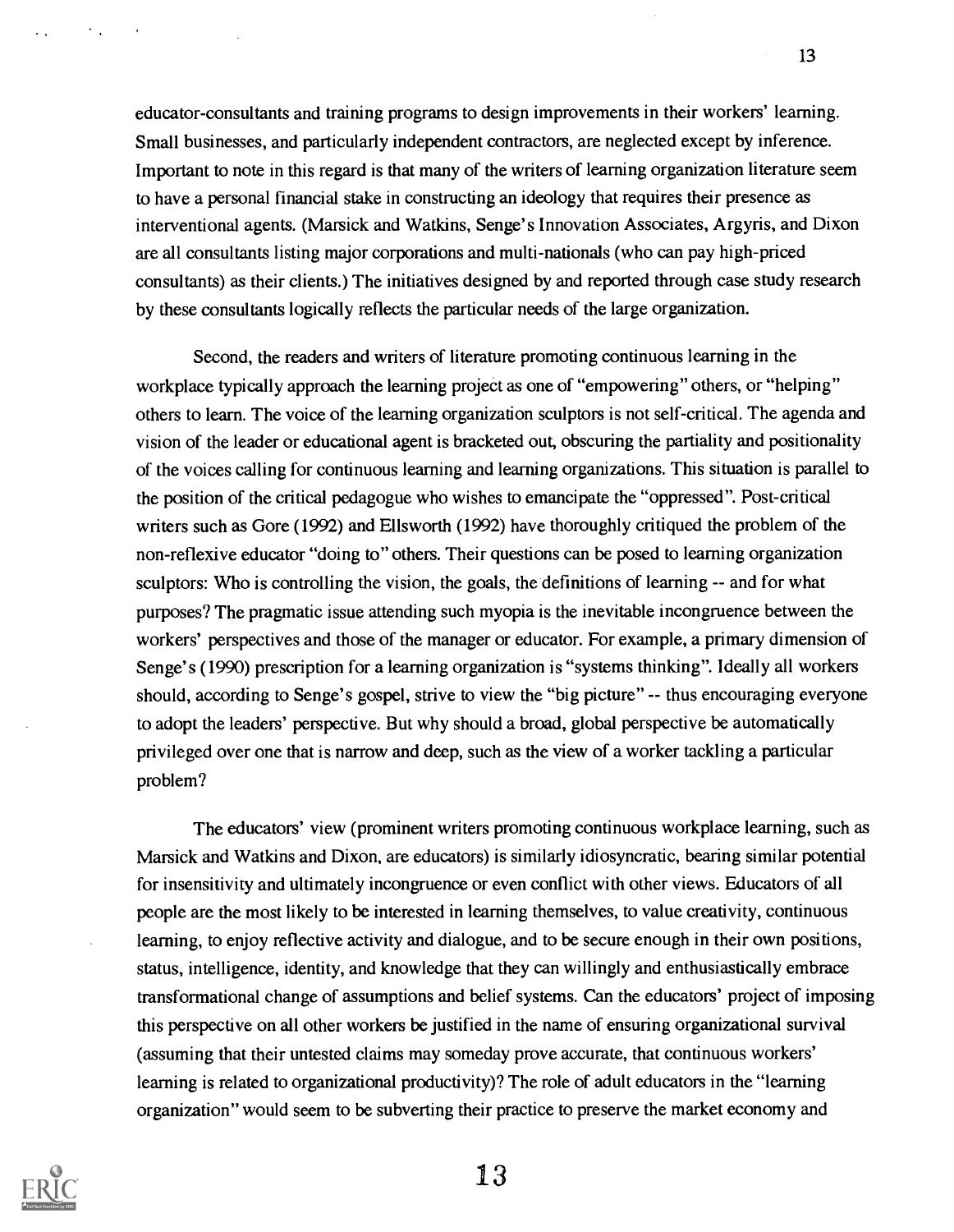enhance the domination of the elite groups of professionals, technocrats, and management within this system.

### 3. The subordinate role accorded to employees as undifferentiated learners-in-deficit

If managers and educators are the architects of the learning organization, employees are to comply with the vision from a subaltern position. As "learners" who are exhorted to take risks and keep learning new things, employees are in a particularly vulnerable position. In a climate of "continuous" innovation the individual theoretically can never be grounded in a sense of expertise or stability. Nor does the individual have control over pronouncing what counts as knowledge, including personally constructed knowledge. From the continuous learning perspective, the individual is supposed to learn more, learn better, and learn faster, and is therefore always in deficit. An ideology of "constant improvement" tends to create a competitive track where the racing dogs never reach the mechanical rabbit. The pressure of "being left behind" is sometimes deliberately used in workplace learning literature to generate anxiety and paranoia among employees -- perhaps in the belief that pressure and fear provides incentive to learn. Meanwhile the organization's knowledge -- considered the key to success -- is linked directly to the employee's demonstrable ability and willingness to learn. The worker becomes responsible for the organization's health without the authority to determine alternative frameworks to "learning" through which this health might be considered and measured.

The focus of the learning organization is on employees whose work is knowledge-reliant: "Innovation is at the core of productivity" (Marsick and Watkins, 1993, p. 25). Thus the only individuals who are explicitly included in continuous learning initiatives are those whose learning power and stock of learnings are valuable to their employing organization as commodities that can help accelerate the productivity, improve the competitive performativity of the business, and generate profit. Non knowledge-generating workers, who according to Paquette (1995) are increasingly the kinds of employees most hired and required to fill Canada's job openings, are excluded from or outside the borders of the maps being constructed of today's marketplace by the continuous learning promoters. Many writers are currently drawing attention to technology's dehumanizing impact in today's workplaces, diminishing the need for workers who think, create, change, and proactively generate new knowledge (Zuboff, 1988; Swardson, 1992). Continuous learning and growth, evidently, is required most among the technocratic-professional-managerial elite who are the small group in the workplace likeliest to be most educated, have most access to learning opportunities, and to most value learning as problem-solving, accumulation of formal knowledge, and dialogic critical reflection (since their post-secondary training and practice dilemmas are rooted in these conventional approaches to learning).



 $\overline{\mathcal{A}}$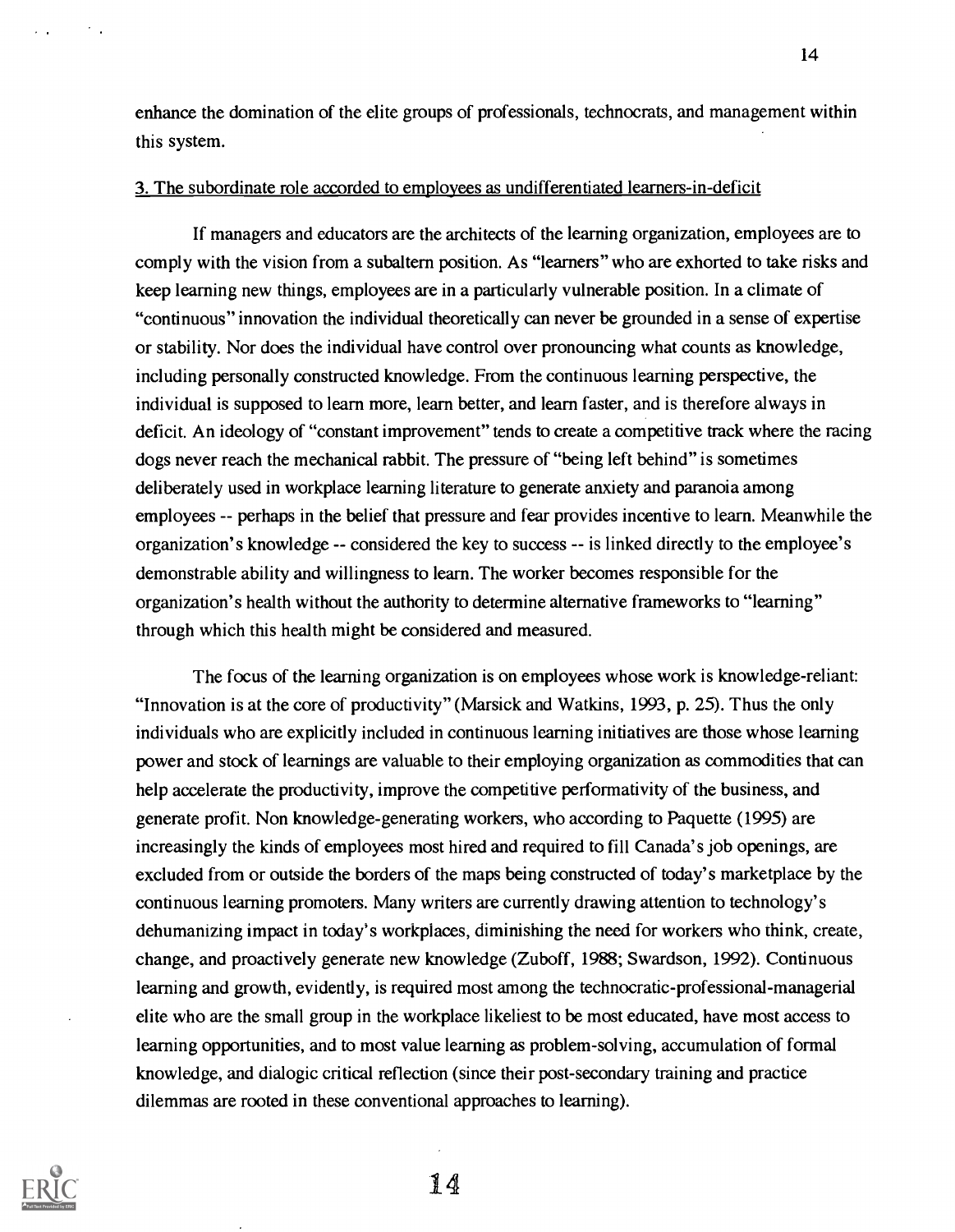Learning organization literature also makes little attempt to distinguish meaningfully among the unique learning processes of individual worker-learners. Watkins and Marsick (1993) emphasize the importance of helping individuals to understand their own learning style and needs, but predicate their suggestions upon general descriptions about how people learn such as:

Continuous learning is typically triggered by a problem or challenge on the job . . .To maximize the benefits of much workplace learning, people need to bring what they are learning into conscious awareness. They learn more effectively through a process of questioning, reflection and feedback from others. (p. 26-27). Through action and reflection, people process what they perceive when they learn.  $\ldots$  (p.33)

Many assumptions about learning are reified in such statements. Learning is understood to be essentially problem-solving, "deeper" learning supposedly transpires through processes of critical reflection ( especially through verbal disclosure and deconstruction of belief systems), and a self-directed approach to learning becomes an ideal towards which employees should be encouraged to strive. These assumptions ignore literature showing that self-directed learning is not a generalizable approach among adults (Pratt, 1988; Collins, 1990) and that activity and tools more than dialogue affect what and how people learn (Lave and Wenger, 1994). Gender, race, and class dimensions, all ignored in the learning organization discourse, create important distinctions among individuals in what holds meaning for them and how they construct these meanings. For example, studies in women's workplace learning (MacKeracher and McFarland, 1994) report complexities in relational learning and the centrality of self that contradict many learning organization assumptions. Individuals' workplace learning has been shown to vary dramatically according to how they value work, how they think of themselves in position to the workplace community, their jobs, and the goals and knowledge of the community, how they think of themselves as knowers, how they function in small groups, how and for what purposes they naturally interact with other people, their core driving intentions in their own lives, their priorities, and their capabilities (Fenwick, 1996). The target group for continuous learning in the workplace neglects huge groups of people who are implicitly "other" but whose individual work-learning struggles continue to produce knowledges, whether or not these are recognized by the "learning organization". Meanwhile, learners with special needs, disabilities, low literacy skills or other characteristics which don't fit the learning organization's preferred approaches (self-directed learning, critical reflection, risk and innovation, and dialogue) are in danger of being dismissed from the picture altogether.

### 4. The emphasis on problem-solving and instrumental knowledge.

The learning organization literature emphasizes two kinds of knowledge: innovative and problem-solving (Schon, 1983, 1987) or "detecting error" (Argyris, 1993). The problem-solving

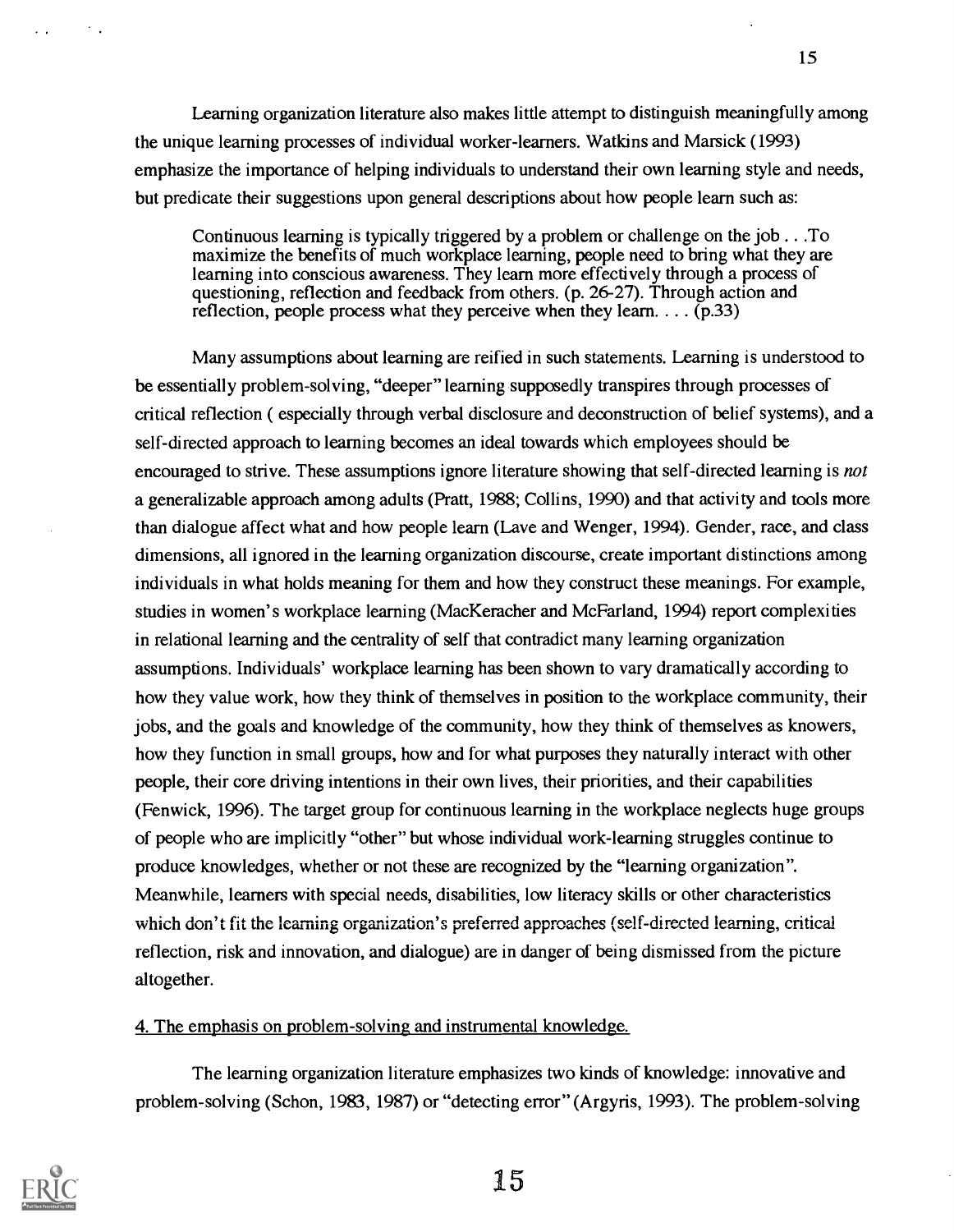orientation frames learning as continually seeking freedom from difficulty, which is a negative orientation to understanding cognitive construction of meaning (Prawat, 1993). When the understanding of learning becomes driven by a metaphor of problem-solving and product innovation, the learning process tends to be limited to what Habermas (1984) would call "technical" knowledge, for instrumental purposes. Productivity is thus used as the ultimate criterion to evaluate personal growth efforts, building relationships in teams, or building cultures and close communities. All meaning-making is subjected to this criterion, and what becomes defined as "learning" is narrowed to a means-end conceptualization of life. The usefulness of what is being produced is removed from the question. Worse, the unpredictable, fluid emergent process of learning is linked to production of goods, which depends on certainty, bounded time periods, and concrete products. Strange fruit is produced from the union of learning and production, evident in business literature that discusses "intellectual capital" (Stewart, 1994) as though the ephemerality of meaning-making could be packaged, measured, bought and sold.

The purpose of "continuous learning", indeed the very term, promotes an expansionary view of development. The question, "Learn what?" is rarely addressed. Employees might discern that the organization will premise future staffing decisions based on particular skills or work experiences, but these aren't clarified. The question "Learn how?" is the programmatic focus of most learning organization literature, which provides lots of advice about learning process derived from romanticized humanistic principles of holistic learning and building family-like communities who care and share, and notions modeled from action research. Because there is no explicit curriculum (naturally in the ideology of constant change, the learning architects can defer commitment to particular content: content emerges unpredictably), decisions about the "what" of learning presumably are never made, and thus presumably don't exclude employees. Innovation to "keep up" with constant change is the focus. This not only ties employee learning to the bumper of the overall company direction controlled by management, but also privileges breakthrough thinking and "new" (profitable) knowledge over other kinds of knowledge, such as relational, cultural, procedural, or personal. From such a perspective alternate views of learning are invisible. For example, learning might include deepening inward rather than expanding outward; learning might be enriching existing meaning structures, confirming and extending them, rather than adding to them or transforming them; learning might be recursive, circling back to concepts and internalizing them into behaviors and beliefs, rather than generating new concepts. MacKeracher and McFarland (1994) describe five types of "working knowledge" identified by women, only one of which parallels the prominent workplace focus on instrumental knowledge.

Hart (1990, 1993) offers an elegant critique of the current imperatives driving the workplace and its learning orientation. She raises questions about what is truly important and

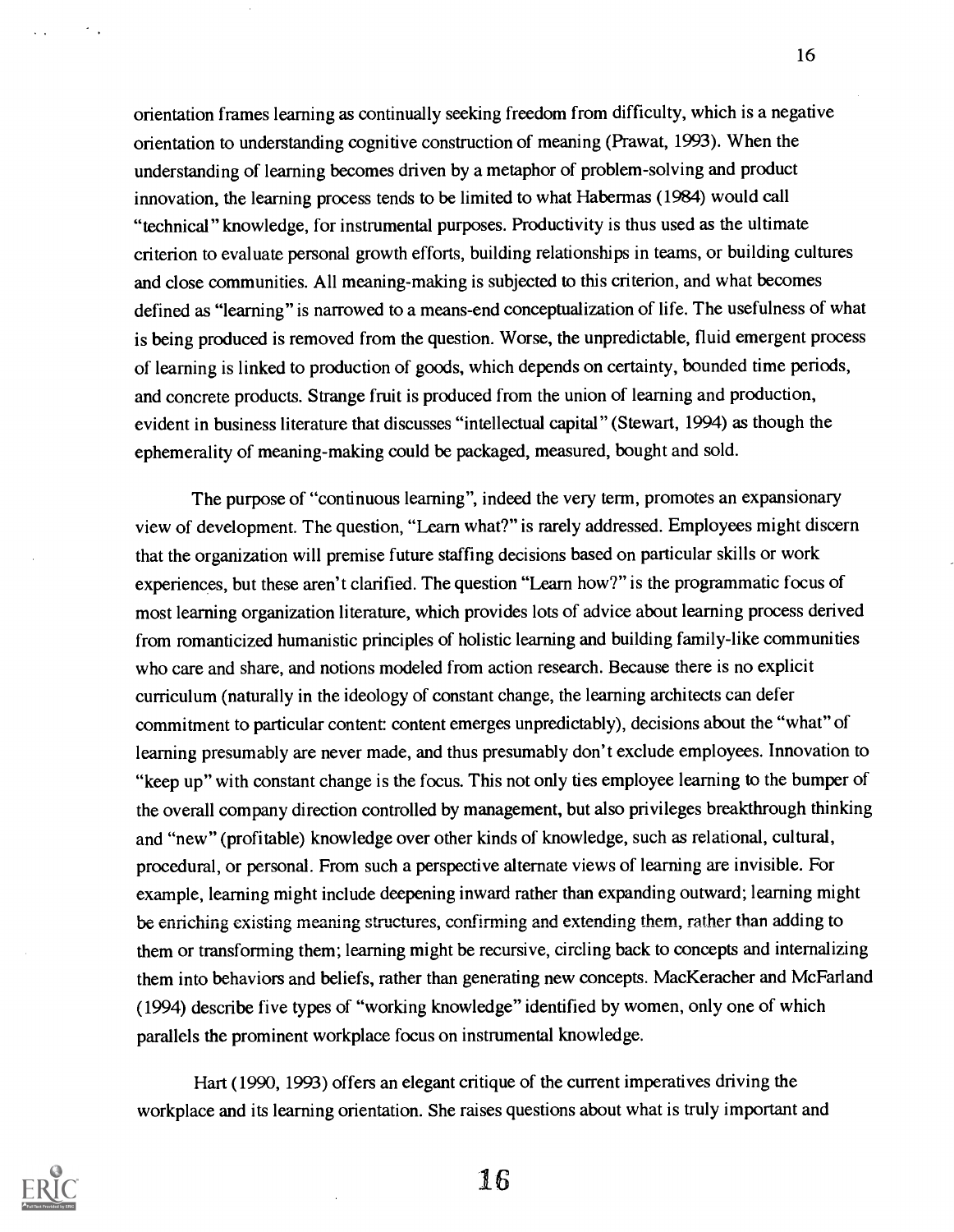productive work, and to what extent the expansionary, innovation-oriented perspective fits how individuals view their own learning in the workplace. Hart's vision of "sustenance" work, predicated upon communicative dimensions rather than the hyper-active productivity driving the industrial machine, is only one example illustrating the possible alternatives driven to the margins by the domination of "continuous learning" initiatives for organizational competitive advantage, which situate the employee as perpetually "in deficit".

17

#### 5. The organization's use of critical reflection

 $\sigma_{\rm eff}$ 

Watkins and Marsick (1993), like Senge (1994) and Argyris (1993) emphasize reflection, especially critical reflection through small-group talk, as a key vehicle for sculpting a learning organization. One assumption here is that learning occurs when understandings become shaped through conscious rational thought and language. This cognitive bias is evident in Bohm's (cited in Senge, 1990) description of the importance of talk to clarify an individual's ambiguous, disordered, contradictory, or "inaccurate" meanings. Thus knowledge that is generated and embodied through sensual, kinesthetic, intuitive, relational, spiritual or emotional meaning systems would not count as "learning" until it is made explicit and conscious to the rational mind. Strands of research exploring intuition (Mott, 1995) and the "feeling-sense" developed by practitioners through non-rational learnings (Boreham, 1992) refute this dominance of cognitive reflection in learning organization precepts. The question emerging for other researchers is, how do other capabilities of the learning-being self besides conscious reflection direct learning in workplace practice?

Critics of the strong emphasis placed on reflection in workplace learning, such as Selman (1988) and Schulman (1988), have raised other concerns. First, the emphasis on reflection assumes all individuals find reflection useful or even comfortable, a premise that side-steps broad differences in learning styles. Second, the concept of reflective practice assumes that the individual's reflection is structured through intervention by educational agents, raising issues of control and the sorts of knowledge produced by pedagogical intention. Third, the notion of reflective practice dichotomizes reflection from action, as though kinesthetic, sensual, intuitive, and emotional processes were not embodied and entwined together with the reflective cognitiveinterpretive processes, in all apprehension of experience that unfolds in the conscious activities of work.

"Critical reflection" in learning organization literature presumes that if people could just detect their dysfunctional and paralysing taken-for-granted assumptions and deep-seated beliefs, they'd be free to find new and more creative ways to frame the problems of practice and thus

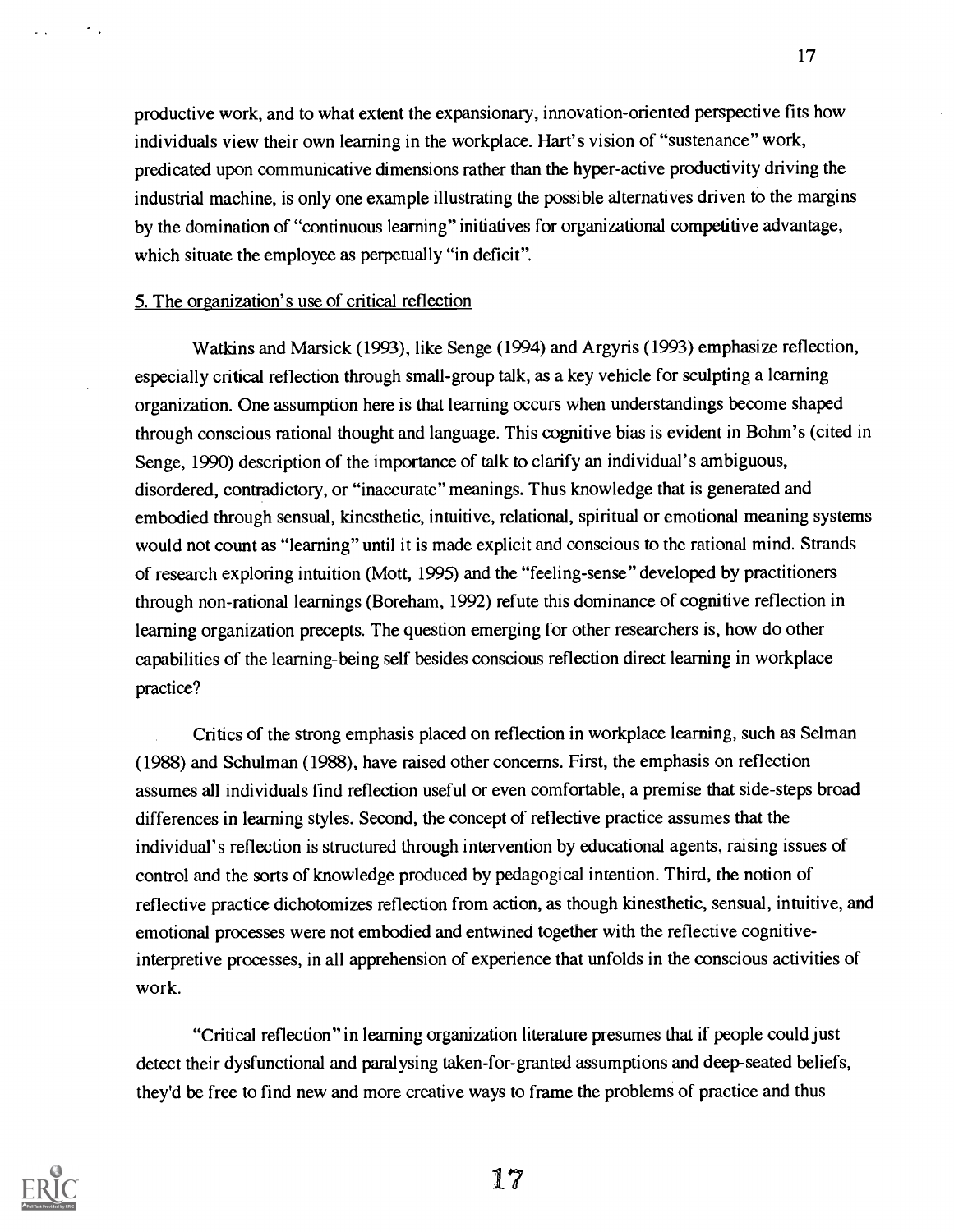improve their performance in the workplace. In demanding explicit confessional critical reflection of its employees, the organization appropriates for its own purposes the most private aspects of individuals' worlds -- their beliefs and values -- and conscripts these for the organization's purposes. A good example are the personal development exercises described in popular learning organization handbooks (i.e. see Senge, 1994), leading individuals through intensely private scrutiny.

Assuming that all people can reflect critically -- a shaky premise in light of cognitive and psychosocial adult development theory (Benack and Basseches, 1989; Belenky, et al., 1986; Perry, 1970) -- serious questions need to be raised about the goals of critical reflection in the learning organization ideal. The assumption is that a person's current beliefs and moral structures, which make up that employee's identity and whatever stability he or she can manage to create in a whirling workworld, aren't good enough. Whatever perspectives exist in a person probably need to be critically challenged and changed. But it is incumbent only on the individual employees to critically reflect upon and change their mental models. Thus the CIBC chairman declares, "Learning is now everybody's business", and the organization's job is to "encourage" people to "adopt different mental models that better reflect competitive and workplace realities". The objects for critical focus are carefully delineated to exclude the fundamental structures of capitalism, the CIBC's and other corporate interests, and assumptions like 'life serves economic imperatives', and `learning will save business'. Employees are supposed to reflect critically on the operational procedures of the corporation, but only its surface. From a radical left perspective (i.e., see Noble, 1990; Cunningham, 1992), employees' minds are expected to remain colonized and loyal to the imperial presence of their employing organization. Critical scrutiny is deflected away from the power structures and the learning organization ideology itself, and focused on the individual.

The organizational perspective is status-quo oriented and self-serving: it can't conceive its own death or life after its death. Workers' learning is to be innovative and critically reflective so long as the outcomes ensure the survival, indeed the prosperity, productivity and competitive advantage of, the employing organization. Learning that threatens the existence of the organization, such as liberated workers finding ecological and communicatively nurturing ways to achieve their purposes that begin with dismantling the organization, are not possible from the organization's perspective. Meanwhile the focus is on changing the individuals to become the kinds of workers corporations demand. From the organization's perspective the "continuously learning" individual is in perpetual deficit, harnessed to Beck's (1995) vision of the "powerful engines" of the economy and struggling to "keep up".

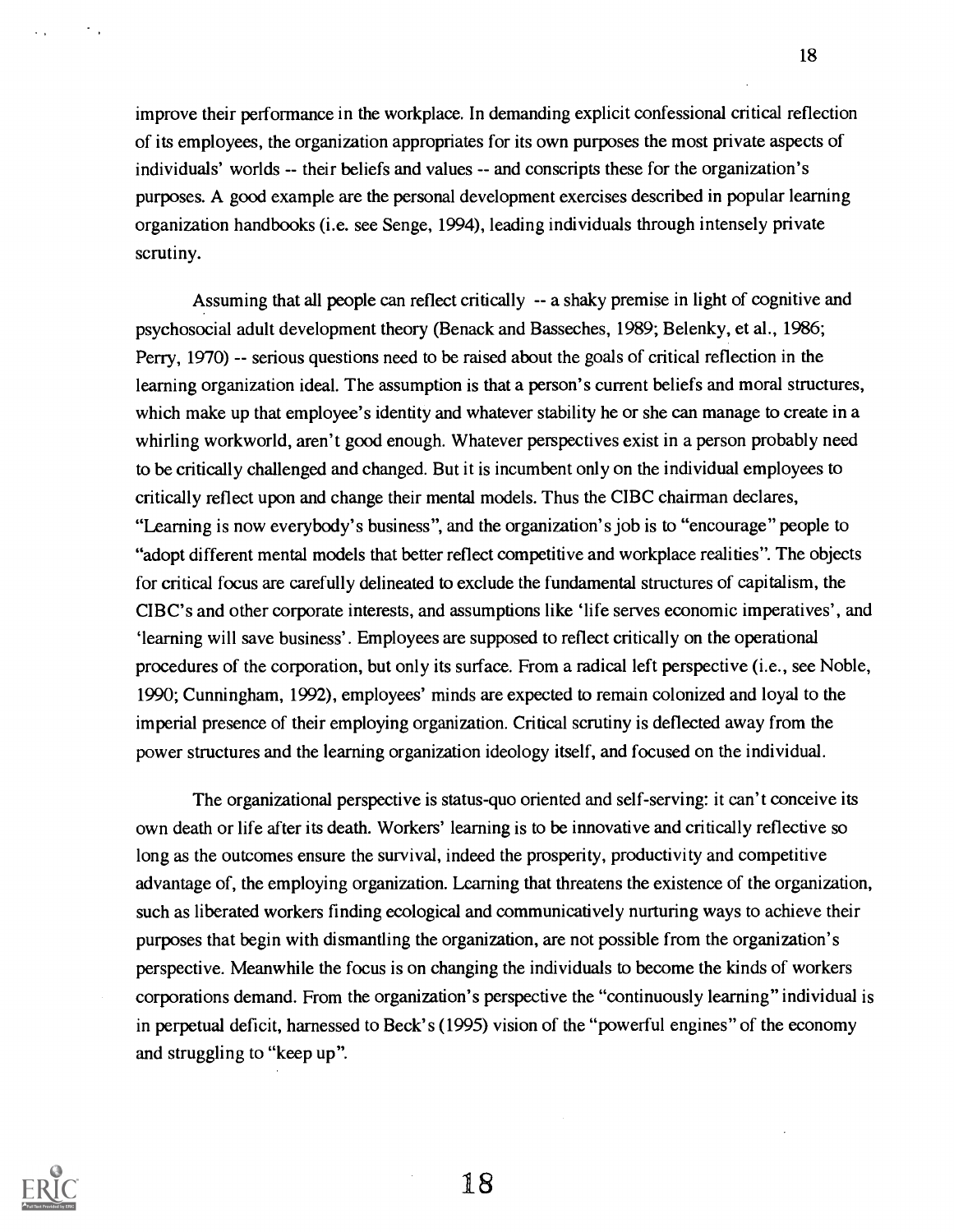# 6. The reliance on "open" dialogue for learning in the workplace

The most-promoted vehicle for reflection in learning organization literature is team dialogue (Senge, 1990; Senge et al., 1994; Watkins and Marsick, 1993). Extensive strategies are offered to promote a balance between "inquiry" and "advocacy", to create open, trusting climates where honesty is not punishable and personal disclosure is permissible, where communication is clear and authentic, where people are exposed to multiple perspectives, and where challenges to one another's assumptions are encouraged. This literature accepts the possibility of an "ideal speech situation" where, according to Habermas (1984), participants communicate accurate and incomplete information, they are free from coercion or deception, they are able to weigh evidence and assess arguments objectively, they are open to alternate perspectives, and they are able to reflect critically on own assumptions. Dixon (1993) recommends the "ideal speech condition" as the best way of an organization to help staff turn all experience into learning: presumably they will listen to each others' experiences, find causal relationships and overall consequences, talk about failures, and analyze each others' mistakes. Emphasis is on achieving "transparency" through talk.

Thus talk and words is privileged over other means of expression between people, such as kinesthetic, sensual, oral non-verbal, artistic, or intuitive. All complexities of meaning are supposedly reducible to the linear stream of language structures. This is an orientation of management and control that raises questions about agenda as well as the links between all kinds of languages and learnings. Is it true that most valuable workplace learning is produced in the dynamic of interchange? Is it true that giving voice to experience is necessarily a useful process or a necessary part of learning? Usher and Edwards (1995) argue that a related problem with dialogue is its disciplinary function. To disclose one's opinions, and particularly to disclose for the purpose of critical scrutiny one's belief systems and values, is to surrender the last private space of personal meaning to the public space of workplace control. The demand for such disclosure could be construed as exercise of surveillance and disciplinary regulation constituting gross violation of an individual's rights.

Another major problem with simplistic understandings of workplace dialogue is that it brackets out the issues and dynamics of relationships as these configure the communication process. Power and rapport are always complex and multi-layered dynamics in group dialogue situations; in the workplace this is especially so when conversations and relationships are structured according to politics of gender, class, age, job status, and other positionalities. Feminist poststructuralists such as Ellsworth (1992) have shown the difficulties of achieving truly democratic "ideal" speech situations when little or no attention is given to what Orner (1992) describes as the multiple social positions, multiple voices, conscious and unconscious pleasures,

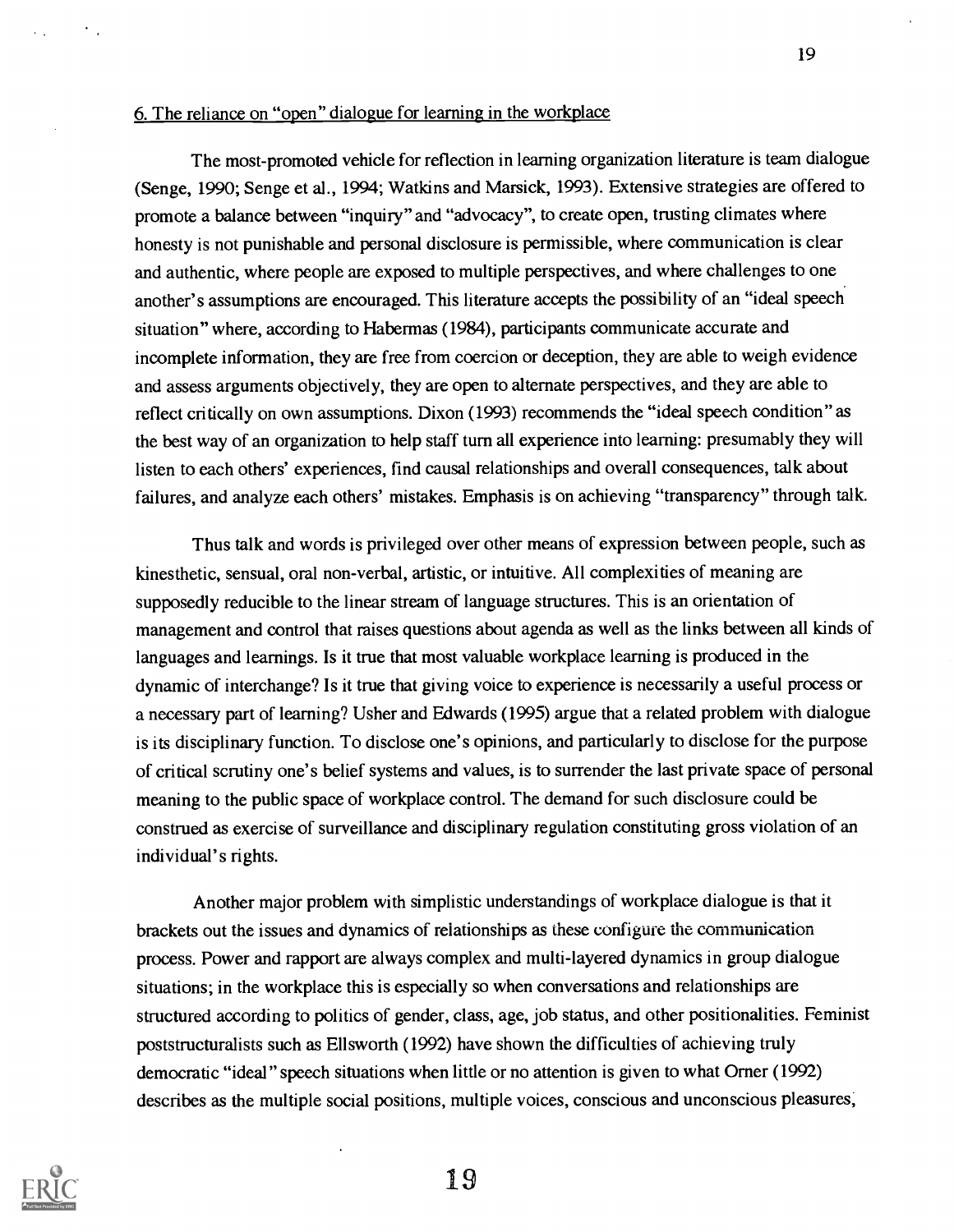tensions, desires, and contradictions which are present in all subjects in all historical contexts. The reality in the workplace is that all people do not possibly have equal opportunity to participate, reflect, and refute one another in a "team dialogue". The ideal of egalitarian teams trained to function in normative patterns to achieve organizational goals ignores the reality of multiple discourses and shifting identities of individuals and cultures within the organization. Brooks (1995) reports contradictory meanings, conflicting interests, and subversion in her studies of workplace teams. Shaw and Perkins (1991) show that in many organizations there are many barriers to reflective talk that genuinely promotes learning: pressure, "competency traps", bias toward activity, people's sense of powerlessness, a focus on measurable performance, and strong intergroup boundaries.

The notion of dialogue is grounded in Senge's "fifth discipline", of teaching employees in an organization to view themselves as connected in a webwork of groups that function interdependently and benevolently to achieve a common purpose. Systems thinking essentially equates a social and cultural entity structured by power and comprised of complex constantly shifting human relations, with physical phenomena. Thus the organization is conceptualized as a biological system. A short jump allows idealogues to envision a "learning system" where all system components are equitably and functionally interlinked. Systems thinking is a-structural, acontextual, a-historical and a-political. Knowledge is considered to be freely available to all; conflict is viewed as resolvable differences between equally competing individuals; and culture is treated as a set of environmental conditions which can be manipulated through thoughtful leadership. Such assumptions cannot reasonably be validated against organizational reality.

### Paradoxes of the Learning Organization Concept

Herein lies the fundamental problem with the concept of learning organization. The popular notion of "empowerment", while prevalent in learning organization literature, is not critically examined to ask, whose empowerment, and to what ends? West (1994) concludes in his critical review of this literature that the learning organization meets the learner's needs only if these are not in conflict with the organization's needs. He shows that despite rhetoric representing itself as a worker-centered philosophy, the learning organization concept in fact emphasizes productivity, efficiency, and competitive advantage at the expense of the worker. And as Shaw and Perkins (1991) point out, these goals orient the company culture to values and activities which actually inhibit learning.

Another paradox is that learning organization literature is often prescriptive, performing a normalizing and regulatory function while claiming to emancipate workers. Thus the very

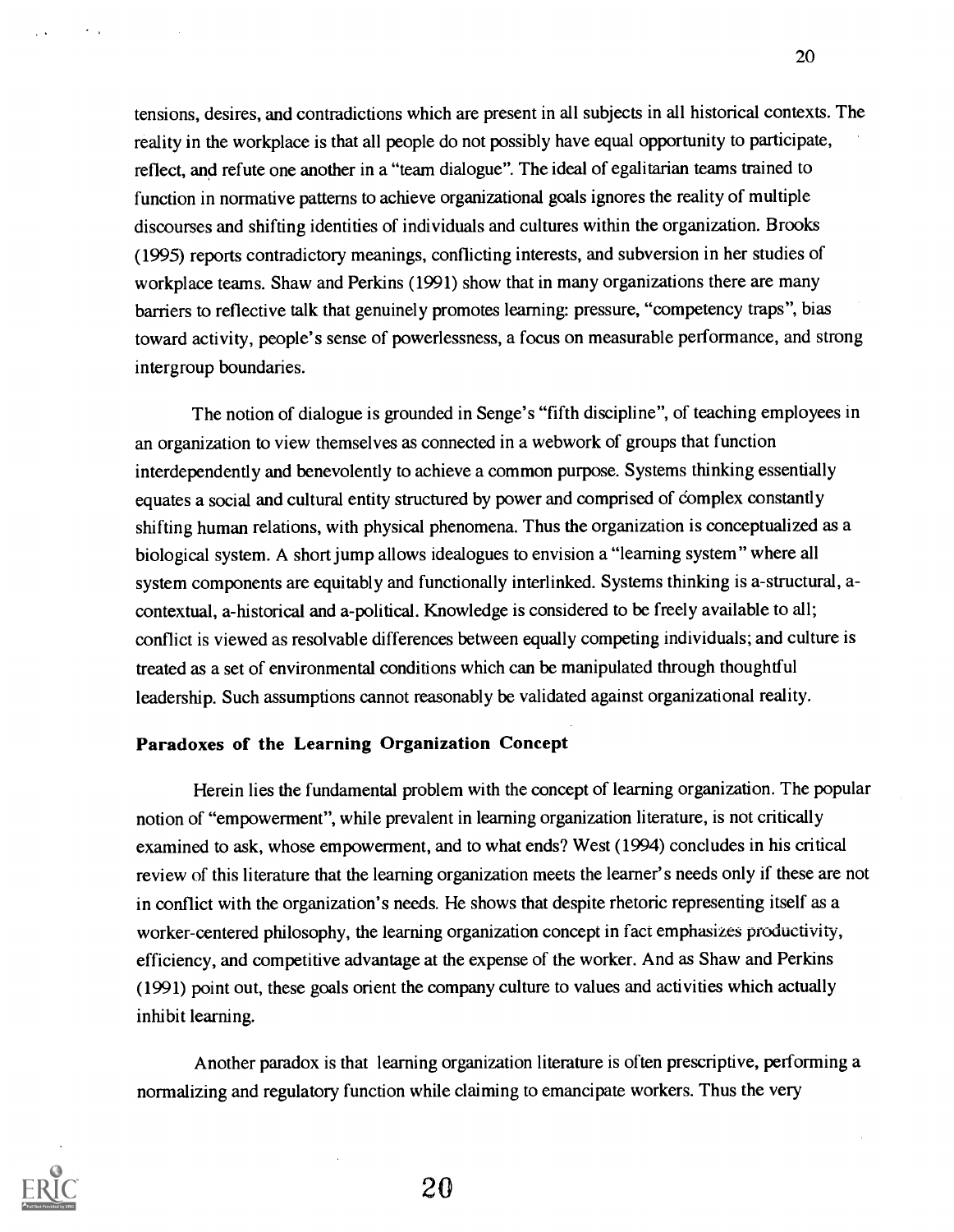hierarchies of power and technical knowledge that are supposedly democratized in the learning organization are in fact wielded by the organization to control and subvert worker resistance to corporate downsizing and restructuring, and probably also the corporate agenda of continuous learning. A third paradox is created by context: the warm rhetoric in the literature of connectedness, trust and opportunity is unfurled in a climate darkened by an ethos of anxiety, a darkness that is not acknowledged in the rosy visions of the learning organization. Employees, told to trust in the corporation's benevolent human growth-centered agenda, are invited to confess and transform their innermost desires and beliefs, to stick out their necks and keep learning -- and forget that they are in constant danger of being summarily ejected.

Fourth, a paradox can be speculated to reveal itself in the implementation of learning organization concepts: assumptions of continuous learning, based on a theory of knowledge produced through exploratory experimentation and innovation, collide with organizational norms of productivity, accountability and results-based measurement using predictable outcomes. Rough (1993) shows how traditional assessment measures of organizational performance and training are still prevalent, and distort the holistic and dynamic notions of learning in the "new paradigm". Fifth, the learning organization concept, based on administrative control of staff dialogue, paradoxically precludes the assumptions of open, provisional, relational knowledge which the technologies of learning organizations are supposed to produce. Multiple perspectives are urged by the learning organization ideology, but the ideology itself is a universal coherent set of simplistic ideals. What perspectives and differing abilities truly would be tolerated? That the organization ceases to serve a useful purpose and should be dismantled?

These paradoxes and the problematic implications of the six focuses of learning organization become internalized in the workers, creating a problem in the constitution of worker identity and knowledge. Workers struggle to find/create an identity, meaning and purpose within their work (Fenwick, 1996). The learning organization discourse presents itself as a romantic ideal encouraging workers' personal growth and imaginative engagement -- yet this discourse continues the workplace tradition of dictating which kind of growth counts most, what imaginative endeavors are most valued, what kinds of talk, relationships, and identities are allowed, and what are "undiscussable" or even meaningless. Perhaps the situation is rendered even worse by the learning organization's ubiquitous adjuration to workers to be "open and honest" and name the "undiscussables" (Argyris, 1993). The reality of workers' multiply situated and continually shifting identity, as well as the complexities of their workplace learning (Fenwick, 1996), is not valued or even acknowledged. The practical outcome may be the precise opposite of what the learning organization ideal hopes to achieve: rather than cooperation, commitment, and community, what may be produced is workers' withdrawal or cynicism, confusion, and alienation.

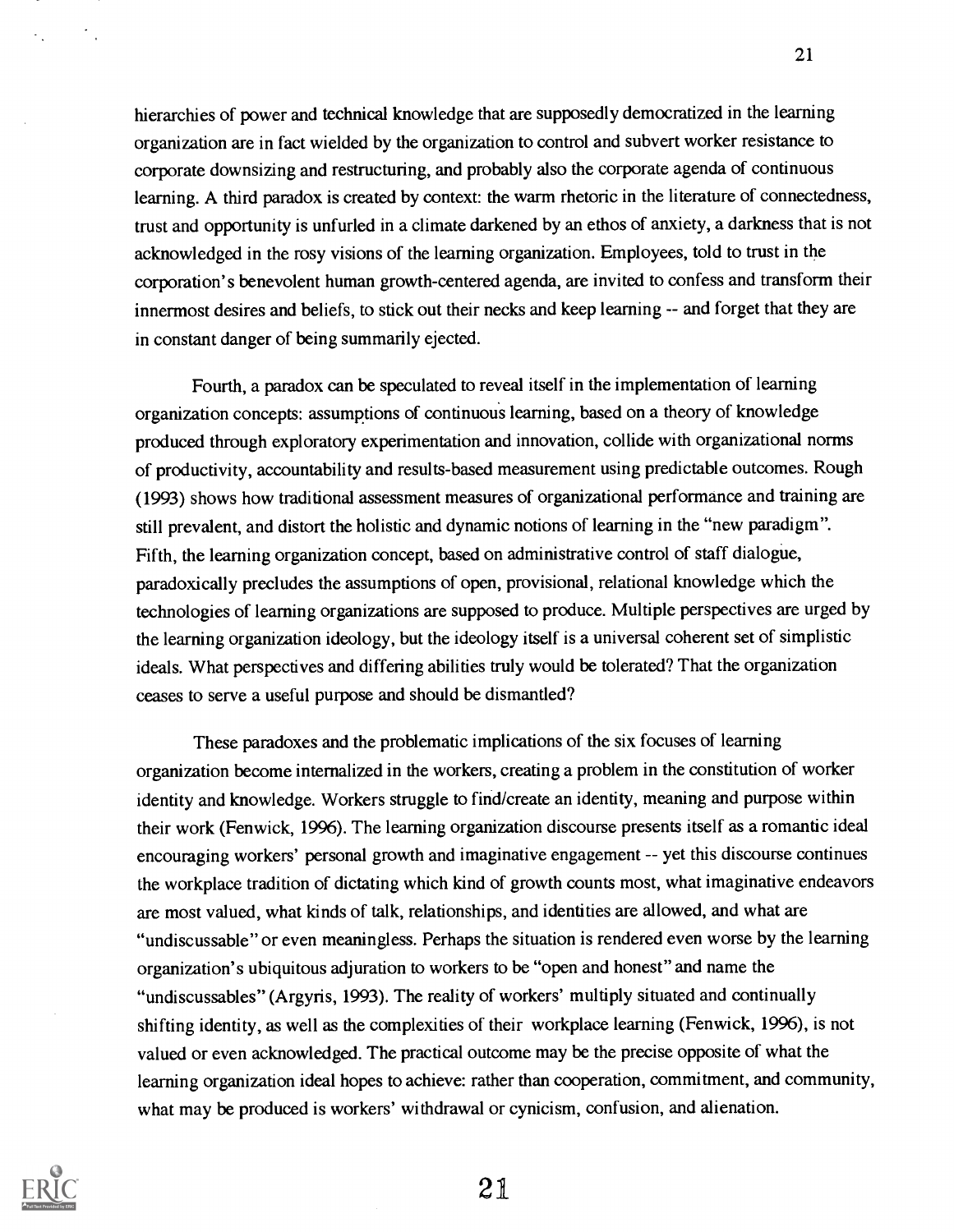#### Implications and Possibilities for the Future:

The learning organization ideal, while problematic, yet seems to offer great promise for organizations seeking ways to change rigid hierarchical structures, clogged communication patterns, inefficient procedures and authoritarian leadership. Continuous learning appears to be a wonderful ideal. Even if the links between learning and organizational change have not yet been clearly established, still it's exciting to consider that the adult educator's project of promoting holistic, lifelong education has become prominent in the workworld. The premises of the learning organization also promote democracy in the workplace, and underline the importance of reflective learning, experiential learning, relational learning, critical thinking, mentorship, and other activities that adult educators have been trying to foster where these are appropriate to learner needs and program goals. Most important perhaps, the learning organization ideal confirms the interweaving of learning and doing. It questions more traditional thinking which compartmentalizes education separate from work and life, and directly opposes competency-based skill training. Finally, the learning organization acknowledges the importance of group process and community-building -ideals which are fundamental to the North American tradition of adult education. So how might adult educators situate themselves to help realize the possibility of at least part of the learning organization vision? Below are outline four suggestions for response in action that adult educators might consider:

Ask critical questions about the basic assumptions of the learning organization concept: Is learning the best response to change? Does more learning create more productive, competitive business? Who is speaking in the learning organization literature, from what understandings and with what interests? Educators need to problematize the seamless "commonsense-ness" of the learning organization ideal, raise questions about its assumptions and ethics, and communicate their concerns to their clients, to consumers of business and management materials, and to learners and workers.

Teach learning theory to business and other sectors. Adult learning theory, while inconclusive and constantly changing, is sophisticated and likely new for many non-educator audiences. Now that interest in workplace learning has been dramatically increased through the learning organization phenomenon, educators are needed to teach people what they know about how learning happens and what facilitates learning.

Help articulate more clearly the links between individual and organizational learning. Both theory and empirical research is needed to work out the generalized and problematic links underpinning the learning organization ideology. Educators can help point out the current confusions between

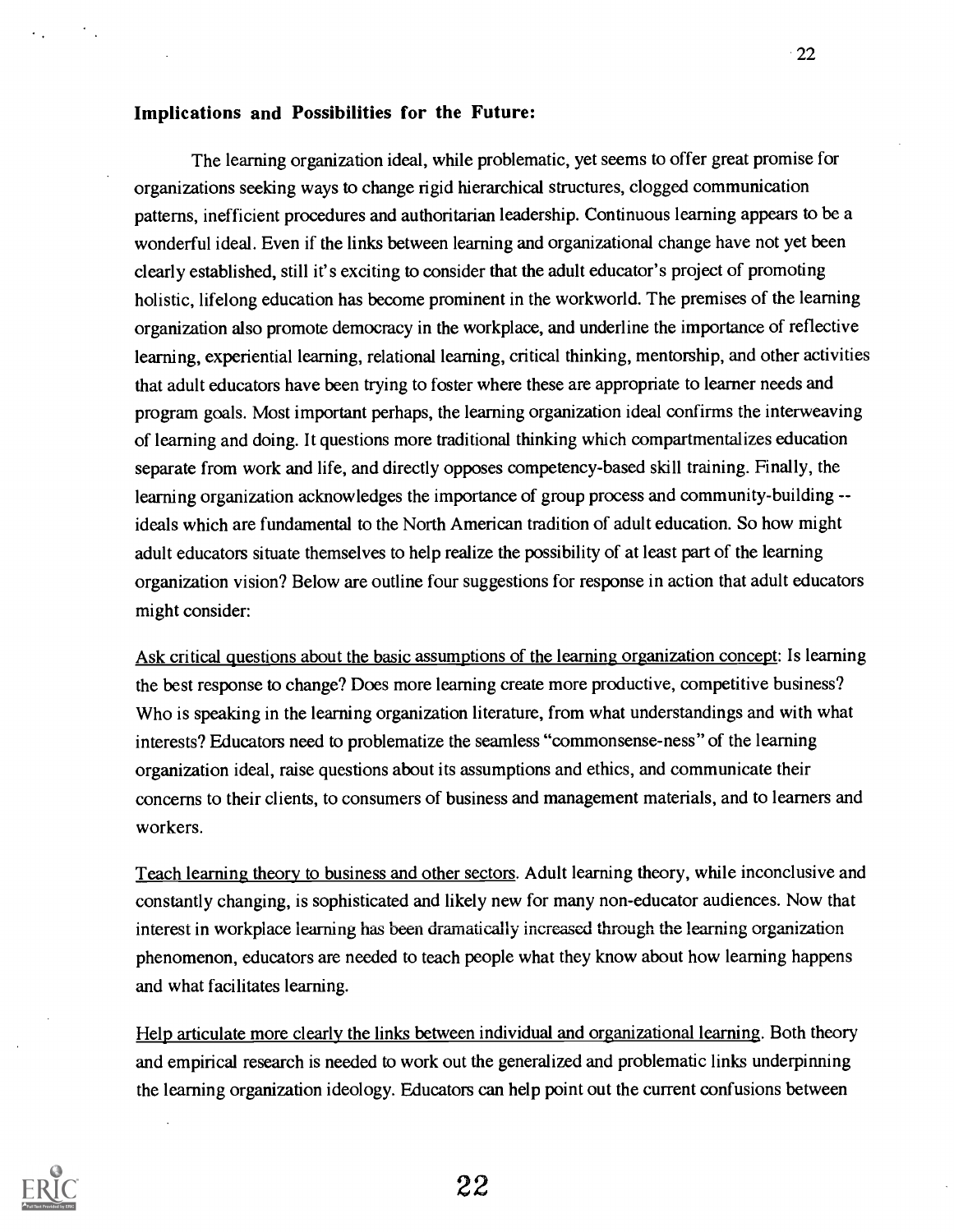individual and group learning processes, distinguish learning processes and organizational change processes, and between epistemology and cultural change. Educators also can outline research programs to address gaps and areas of confusion.

23

Encourage more thoughtful approaches to dialogue. Educators have theorized among themselves about participant voice, marginalization, the contradictions and ambiguities of group talk, the importance of power relations and the intersections of dimensions like gender, race, class in dialogue. Others who want to encourage dialogue situations can benefit from working with educators to understand these issues. Educators can help others see the need to clarify the complexities of dialogue, to examine deep differences and work towards coalition building across differences. Educators themselves stand to learn much about dialogue by working with those experimenting with learning organization implementations.

Produce and analyse empirical documentation of learning organizations. Educators are needed to examine the reality of what really happens in workplace learning implementation. More case studies and research such as Brooks' program (1994) are needed to provide insight into the nature of workplace teams, critical reflection through dialogue, ways to accommodate special learner needs in the workplace, and the process of collective learning.

Reclaim power for the worker-learner. Educators are needed to show that individual learners not only have different approaches to learning, but come with special needs that don't fit many learning organization assumptions about learning. Educators can help raise learners' and managers' awareness about dominant power structures being maintained, show how knowledge is socially constructed, and ask about who is excluded. Educators can focus attention on big issues of the worker-learners' Voice, Identity and Self, helping identify how people occupy multiple subject positions - and thus are embroiled in many different power relations and culture struggles simultaneously. Educators also can help worker-learners articulate their interests and demands for liberation, and re-focus attention on learning in the workplace as serving people, not the organization.

Rethink the ethical role of the adult educator in workplace learning. Who should the educator serve? Finger and Woolis (1994) criticize the motives of consultants promoting learning organization ideology, charging that these educators have confused their role with the agendas of management. Should educators become thoughtful human resource developers serving organizations, or adopt a more radical posture? Cunningham (1993) calls for a choice: all adult education is about politics, she claims, and educators must decide their allegiance in the workplace: to maintain current power relationships or to challenge the present "way of doing business". The



 $\sim 100$  km s  $^{-1}$ 

 $\sim$   $\sim$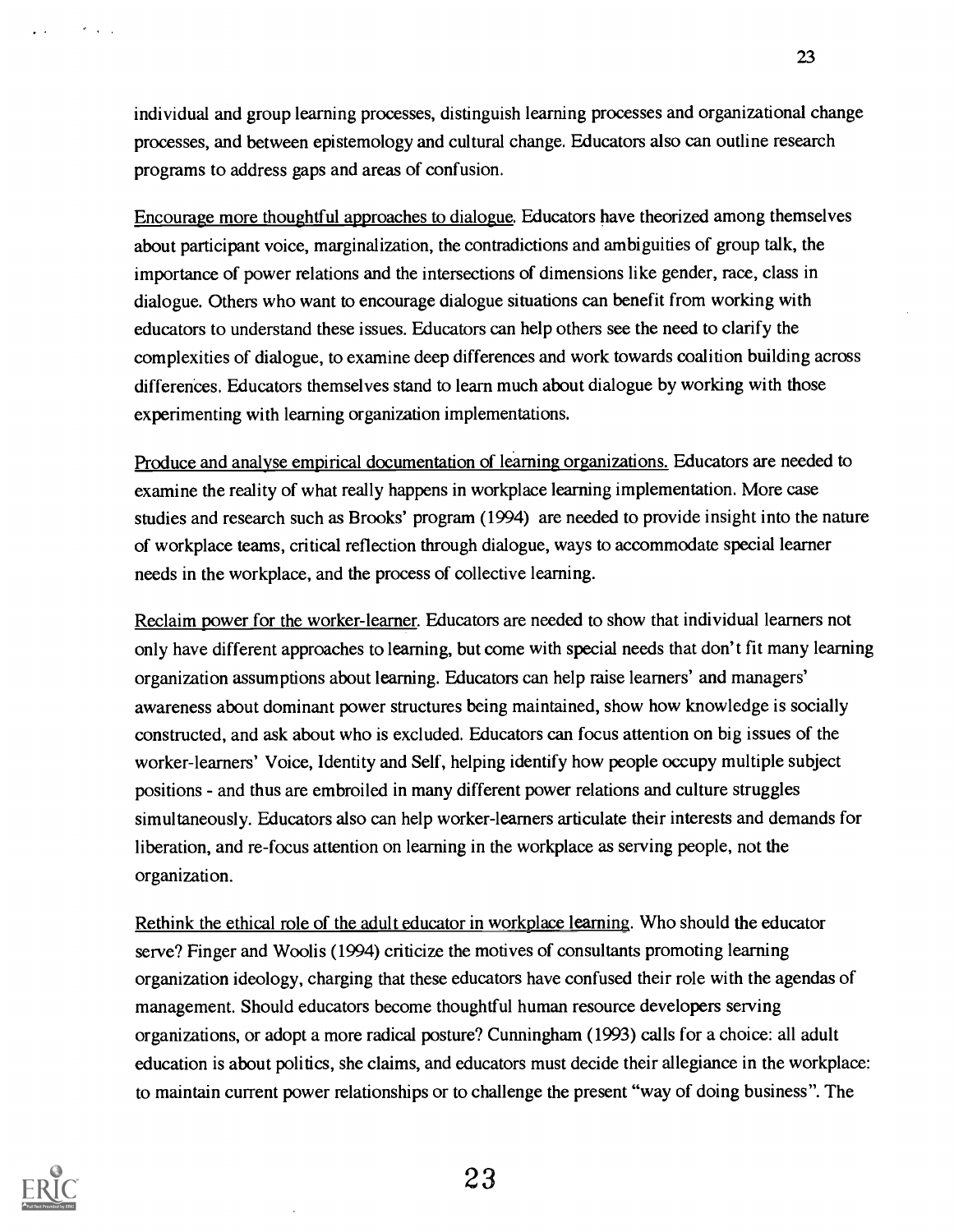critical roots of Canadian adult education charge educators to offer emancipatory alternatives to the way learning in the workplace has been conceptualized by the learning organization literature. Educators might help people to implement its precepts more thoughtfully and inclusively in a pedagogical framework which always locates the relations of power and the practices which maintain or disrupt these relations. Educators can assist human resource developers, managers, and workers to ask questions: What kinds of knowledge are valued and encouraged most, and what kinds are rendered invisible in a learning organization? Whose learning and development is really the focus? Who is excluded? What sorts of human subjects are being molded or repressed by organizational "learning" cultures? What are the legitimate justifications of emphasizing, in such a powerful institution as the provider of the paycheck, values such as innovation, "continuous learning", "team" work in its diverse manifestations, "systems thinking", and critical reflection? What is produced by a learning organization that stresses these values and perspectives?

Issues around these questions are explored not to destroy the promise held by learning organization approaches to workplace learning, but to clarify its discourse. Until its premises become clear, efforts to implement the learning organization ideal will continually be challenged by the real human beings and their needs which weave together to create an organization. Meanwhile educators need not discard precepts of continuous learning, but continue to work with interested others to explore their potential. Educators can provide fresh new perspectives towards truly empowering work-learning activities, such as Hart (1993) who outlines a vision for "sustenance work" borne through in reciprocity and caring relationships rather than production of capital, and which weaves together work, learning, and life in nurturing ways. Whatever role educators choose for themselves, they must ground their practice in a moral stance that reflects a carefully-considered vision of people learning in work. As Collins (1990) argues, we need "a renewed sense of vocation and a critically informed pedagogy" (p. xii).



24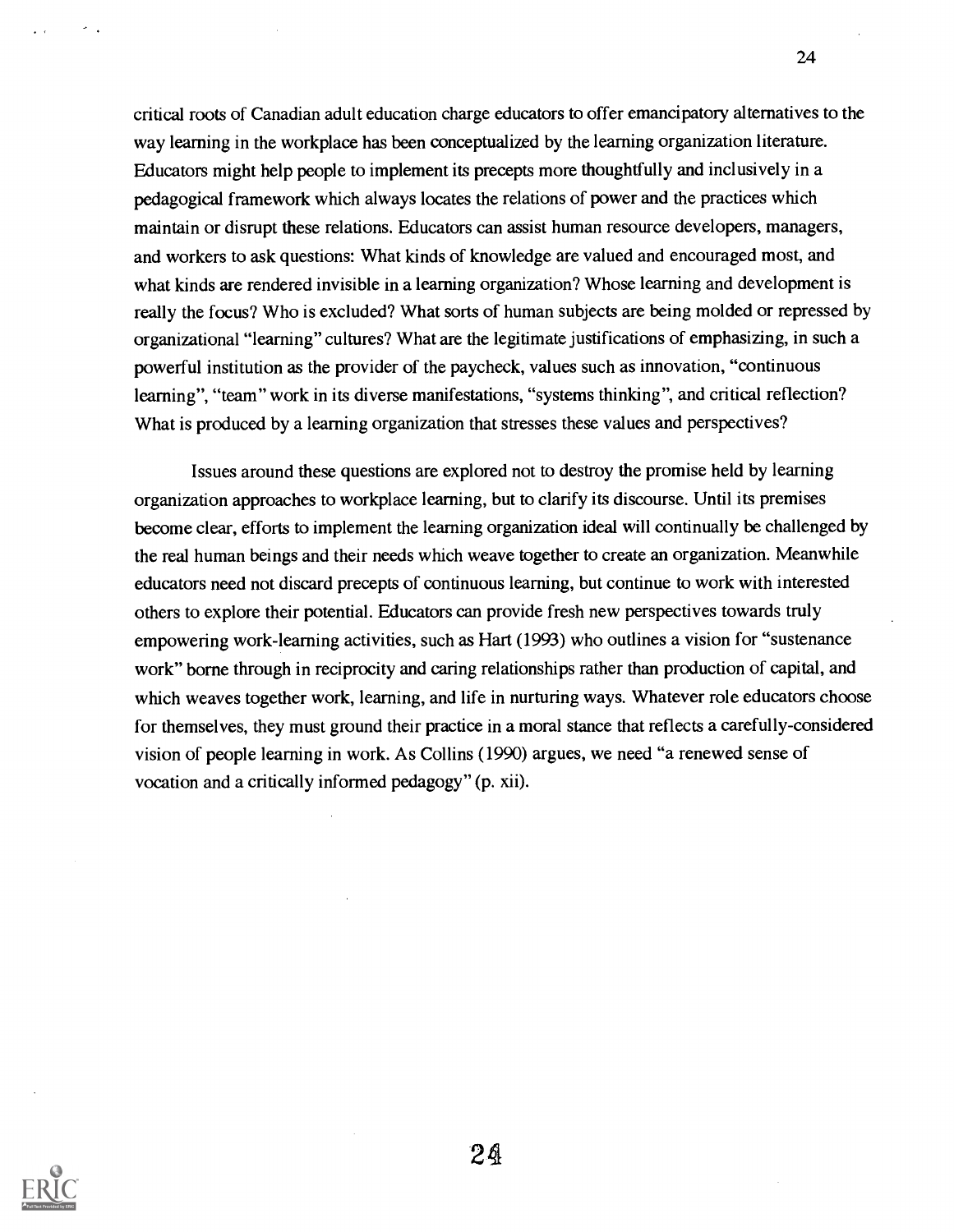$\sim$   $\sim$ 

Argyris, C. (1993). Organizational learning. Cambridge, MA: Blackwell.

- Argyris, C. (May-June, 1991). Teaching smart people how to learn. Harvard Business Review, 99-109.
- Argyris, C. & Schon, D. (1978). Organizational learning: A theory of action perspective. Reading, Mass: Addison-Wesley.
- Beck, N. (1995). Shifting gears . . . thriving in the new economy. Toronto, ON: Nuala Beck and Associates.
- Belenky, M.F., Clinchy, B.M., Goldberger, N.B., & Tarule, J.M. (1986). Women's ways of knowing: The development of self, voice, and mind. New York: Basic Books.
- Benack, S., & Basseches, M.A. (1989). Dialectical thinking and relativisitic epistemology: Their relation in adult development. In M.L. Commons, J.D. Sinnitt, F.A. Richards, & C. Armon (Eds.), Adult development. New York: Praegar.
- Boreham, N.C. (1992). Harnessing implicit knowing to improve medical practice. New Directions for Adult and Continuing Education, 55 , 71-78.
- CCMD Report No. 1 (May 1994). Continuous learning: A CCMD Report. Canadian Centre for Management Development. Minister of Supply and Services Canada.
- Cervero, R.M. (1992). Professional practice, learning, and continuing education: An integrated perspective. International Journal of Lifelong Education, 2 (2), 91-101.
- Collins, M. (1991). Adult education as vocation. London: Routledge.
- Cunningham, P. (1993). The politics of workers' education: Preparing workers to sleep with the enemy. Adult Learning,  $5(1)$ , 13-17.
- Dixon, N. (1993). Report to the Conference Board of Canada on organizational learning. Unpublished report, George Washington University.
- Dixon, N. (1993). Report to the Conference Board of Canada on organizational learning. Report prepared for the Conference Board of Canada, Ottawa.
- Fenwick, T.J. (1996). Women as continuous learners in the workplace. Unpublished doctoral dissertation, University of Alberta, Edmonton, Alberta.
- Ellsworth, E. (1992). Why doesn't this feel empowering? Working through the repressive myths of critical pedagogy. In C. Luke and J. Gore (Eds.), Feminisms and critical pedagogy (pp.90-119). New York: Routledge.
- Finger, M. & Woolis, D. (1994). Organizational learning, the learning organization, and adult education. Proceedings of the Adult Education Research Conference (pp. 151-156). University of Tennessee.

Fiol, M.C., & Lyles, M.A. (1985). Organizational learning. Academy of Management Review,

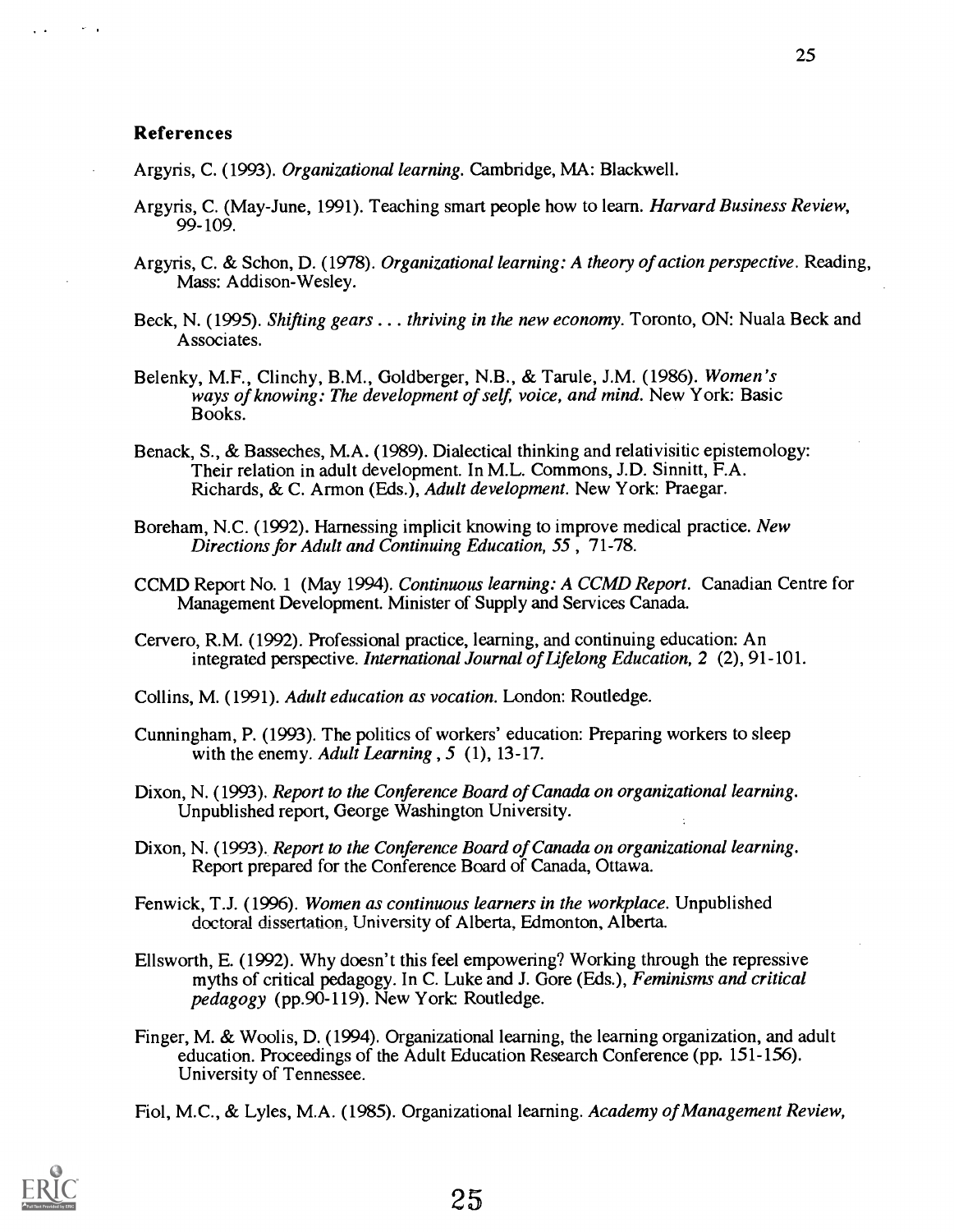10 (4), 803-813.

Flood, C. (1993). The learning organization. The Worklife Report, 9 (2), 1-4.

- Garvin, D. (1993). The five practices of a learning organization. *Harvard Business Review*, July-August 1993, 271-282.
- Habermas, J. (1984). The theory of communicative action, Vol. 1, Reason and the rationalization of society (T. McCarthy, trans.). Boston: Beacon Press.
- Hart, M.U. (1992). Working and educating for life: Feminist and international perspectives on adult education. London: Routledge.
- Hart, M. (1993). Educative or miseducative work: A critique of the current debate on work and education. Canadian Journal for the Study of Adult Education, 7 (1), pp. 19- 36.
- Hedberg, B. (1981). How organizations learn and unlearn. In Nystrom, P. & Starbuck, W. (Eds.), Handbook of Organizational Design. Oxford: Oxford University Press, 327-352.
- Kofman, F.& Senge, P. (1995). Building a learning organization. Paper presented at "Setting the Standard for Executive Development" Conference, February 1995, Edmonton, AB.
- Levitt, B., & and March, J.G. (1988). Organizational learning. Annual Review of Sociology, 14, 319-340.
- MacKeracher, D. & McFarland, J. (1993/94). Learning working knowledge: Implications for training. Women's Education Des Femmes, 10 (3/4), Winter (1993/94), 54-58.
- MacKeracher, D. (1994). Working women as relational learners. Proceedings of the Canadian Association for the Study of Adult Education. Vancouver, BC: Simon Fraser University at Harbour Centre.
- Marsick, V.J. & Watkins, K.E. (1990). Informal and incidental learning in the workplace. London: Routledge.
- Marsick, V.J., Watkins, K.E., O'Neil, J.0., Dixon, N., & Catalanello, R. (1994). Portrait of a learning organization: Stories from early adopters. Proceedings of the Adult Education Research Council Conference, University of Tennessee, Knoxville, Tennessee, pp. 247-252.
- Mott, V. W. (1994). The role of intuition in the reflective practice of adult educators. Proceedings of the 34th Adult Education Research Council Conference, University of Tennessee, Knoxville, TN.
- Noble, D.D. (1990). High-tech skills: The latest corporate assault on workers. In S. London, E. Tarr, & J. Wilson, J. (Eds.), The re-education of the American working class. Westport, CT: Greenwood Publishing Group.
- Orner, M. (1992). Interrupting the calls for student voice in "liberatory" education": A feminist poststructuralist perspective. In C. Luke and J. Gore (Eds.), Feminisms and critical pedagogy (pp.74-89). New York: Routledge.

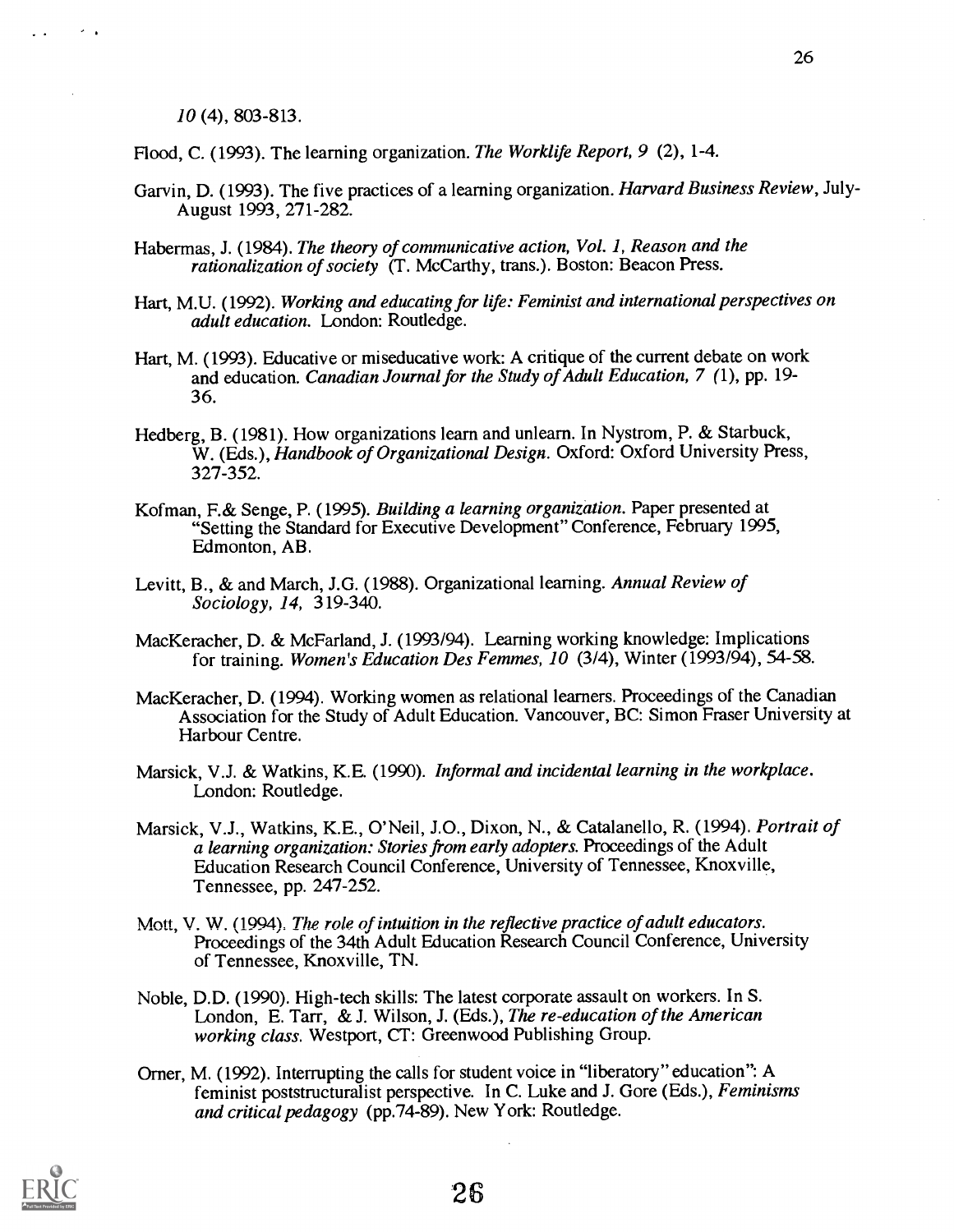- Paquette, J. (1995). Universal education: Meanings, challenges, and options into the third millennium. Curriculum Inquiry, 25 (1), 23-56.
- Peters, T. (1987). Thriving on chaos: Handbook for a management revolution.. New York, NY: Alfred A. Knopf.
- Perry, W. (1970). Forms of intellectual and ethical development in the college years. New York: Holt, Rinehart, and Winston.
- Prawat, R.S. (1993). The value of ideas: Problems versus possibilities in learning. Educational Researcher (August-September 1993), 5-16.
- Prospectus (November 21, 1994). Consortium for Organizational Learning: An invitation to join. Centre for Public Management.
- Rough, Jim. "Measuring Training from a New Science Perspective." Journal for Quality and Participation , October/November 1994, pp. 12-16.
- Sass, B. (1996) .NOVA looks up learning. Edmonton Journal, February 20, 1996, Dl.
- Schaef, A.W. (1992). Women's reality: An emerging female system in a white male society. San Francisco, CA: Harper.

Schon, D.A. (1983). The reflective practitioner. New York: Basic Books.

- Schon, D. A. (1987). Educating the reflective practitioner: Toward a new design for learning and teaching in the professions. San Francisco: Jossey-Bass.
- Schulman, L. S. (1988). The dangers of dichotomous thinking in education. In Grimmett, P. P. & Erickson, G.L. (Eds.), Reflection in teacher education (pp. 31- 38). Vancouver, BC: Pacific Educational Press.
- Selman, M. (1988). Schon's gate is square, but is it art? In Grimmett, P. P. & Erickson, G.L. (Eds.), Reflection in teacher education (pp. 177-192). Vancouver, B.C.: Pacific Educational Press.
- Senge, P. (1991). The fifth discipline: The art and practice of the learning organization. New York: Doubleday.
- Senge, P, Ross, R., Smith, B., Roberts, C., & Kleiner, A. (1994). The fifth discipline fieldbook: Strategies and tools for building a learning organization. New York: Doubleday.
- Shaw, R.B., & Perkins, D.N.T. (1991). The learning organization: Teaching organizations to learn. Organization Development Journal, 9 (4), 1-12.

Shrivastava, P. (1981). A typology of organizational learning systems. Journal of Management Studies, 20 (1), 7-28.

- Stewart, T. A. (1994). Your company's most valuable asset: Intellectual capital. Fortune October 3, 68-74
- Swardson, R. (1995). Greetings from the electronic plantation. In T.Fenwick (Ed.), Work and Leisure (pp. 149-156). Toronto, Ontario: McGraw-Hill Ryerson.

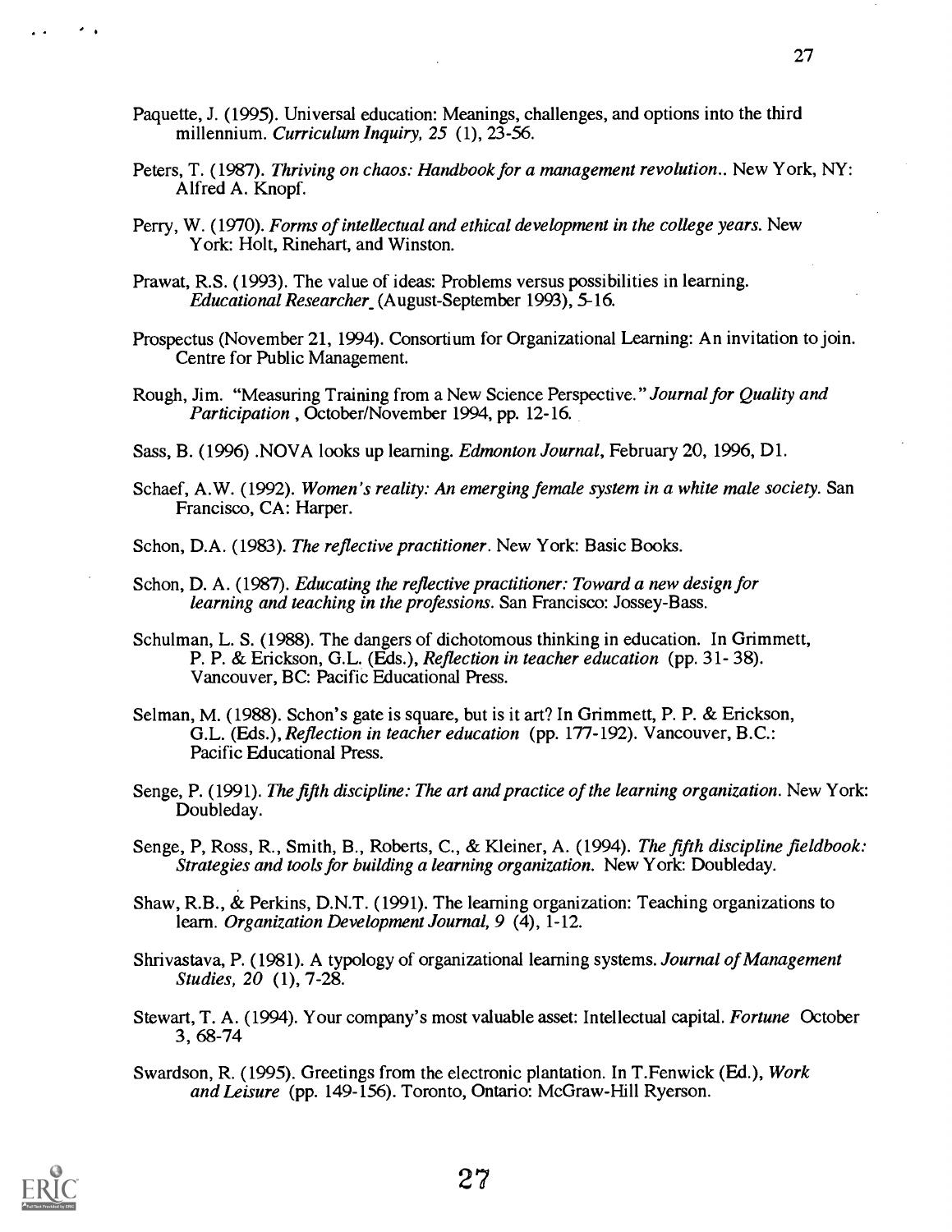Ulrich, D., Jick, T., & von Glinow, M. (1994). High-impact learning: Building and diffusing learning capability. Organizational Dynamics.

Usher, R. & Edwards, R. (1994). Postmodernism and education . London: Routledge.

- Watkins, K. & Marsick, V.J. (1993). Sculpting the learning organization. San Francisco: Jossey-Bass.
- West, G.W. (1994). Learning organizations: A critical review. Proceedings of the Annual Midwest Research-to-Practice Conference in Adult, Continuing, and Community Education, University of Wisconsin-Milwaukee, Milwaukee, Wisconsin, 210-217.
- Wick, C. (1993). The learning edge: How smart managers and smart companies stay ahead. New York: McGraw-Hill.
- Zuboff, S. (1988). In the age of the smart machine: The future of work and power. New York: Basic Books.



 $\sim$   $\,$ 

 $\mathbf{A}^{\top}$  as